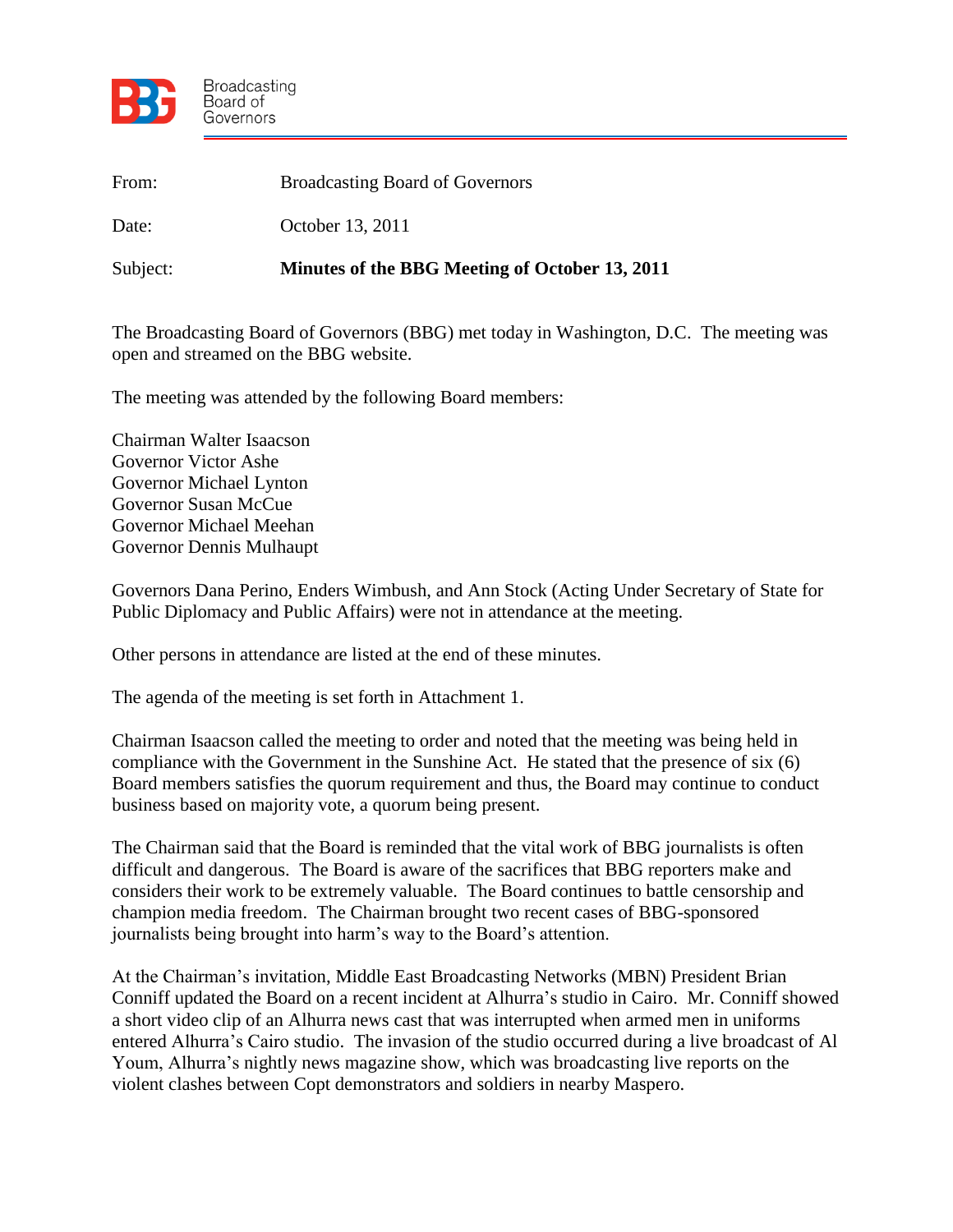members, the charge is false and that the case was a pretext to silence Mr. Yazkuliyev's At the Chairman's invitation, Radio Free Europe/Radio Liberty (RFE/RL) President Steve Korn reported on RFE/RL's correspondent Dovletmyrat Yazkuliyev who was sentenced to five years in jail after being convicted at a sham trial for an alleged charge of influencing or abetting an attempted suicide of a family member. Mr. Korn said that, according to Mr. Yazkuliyev's family reporting for RFE/RL. In response to Governor Ashe's questions, Mr. Korn confirmed that the U.S. Embassy in Turkmenistan had been fully briefed about the case and is doing everything to help. RFE/RL had offered legal assistance for Mr. Yazkuliyev but cannot get a lawyer to represent him.

The Board considered the draft minutes of the September 15, 2011 Board meeting. Governor Ashe requested a correction to the September meeting minutes in order to reflect that he had voted against the revised grant agreements which the Board adopted at the meeting. Governor McCue asked the staff to confirm that the minutes accurately reflect her participation in the meeting. The Board voted to approve the minutes with amendments offered by both Governors Ashe and McCue.

The Board voted to adopt the revised BBG meeting schedule for the remaining 2011 calendar year by meeting on November 18 in the Cohen Building and canceling the December meeting with a possible telephonic meeting, if needed. With respect to the 2012 BBG meeting schedule, Chairman Isaacson noted that the Governance Committee has been requested to revisit and make recommendations to the plenary Board about the schedule.

Chairman Isaacson initiated a discussion of the conclusions of the year-long strategic review by the BBG Strategy and Budget Committee as stated in the Strategy and Budget Committee report which had been submitted to the Board for consideration. He stated that details will follow in separate communications from International Broadcasting Bureau (IBB) Director Dick Lobo and his management team. He also stated that open forums will be held and a strategy website launched in order to allow employees and the public to learn about and discuss the plan.

The Chairman announced the new BBG strategic plan called, "Impact through Innovation and Integration." The overarching strategy is to create one organization for United States international broadcasting with multiple brands. While the BBG has begun to move in that direction by consolidating the management functions of IBB and BBG front offices, the new strategy calls for substantial additional restructuring.

Therefore, the BBG will pursue the following: To further streamline network management functions; to consolidate the grantee entities into one organization based on a feasibility study by the management consultant; to explore de-federalization of the federal agency components; to end language duplication; to overhaul distribution in favor of the media BBG audiences prefer; to deploy news-gathering and reporting assets closer to the field in order to drive better local reporting and create a global news network; and to seek repeal of the legislative ban on domestic dissemination of Agency programs known as the Smith-Mundt Act. By restructuring, the Agency will create a new organizational identity with a new name, but keep the brands that the audiences have come to know and trust.



**Broadcasting** Board of  $Page # 2$  Adopted 11/18/2011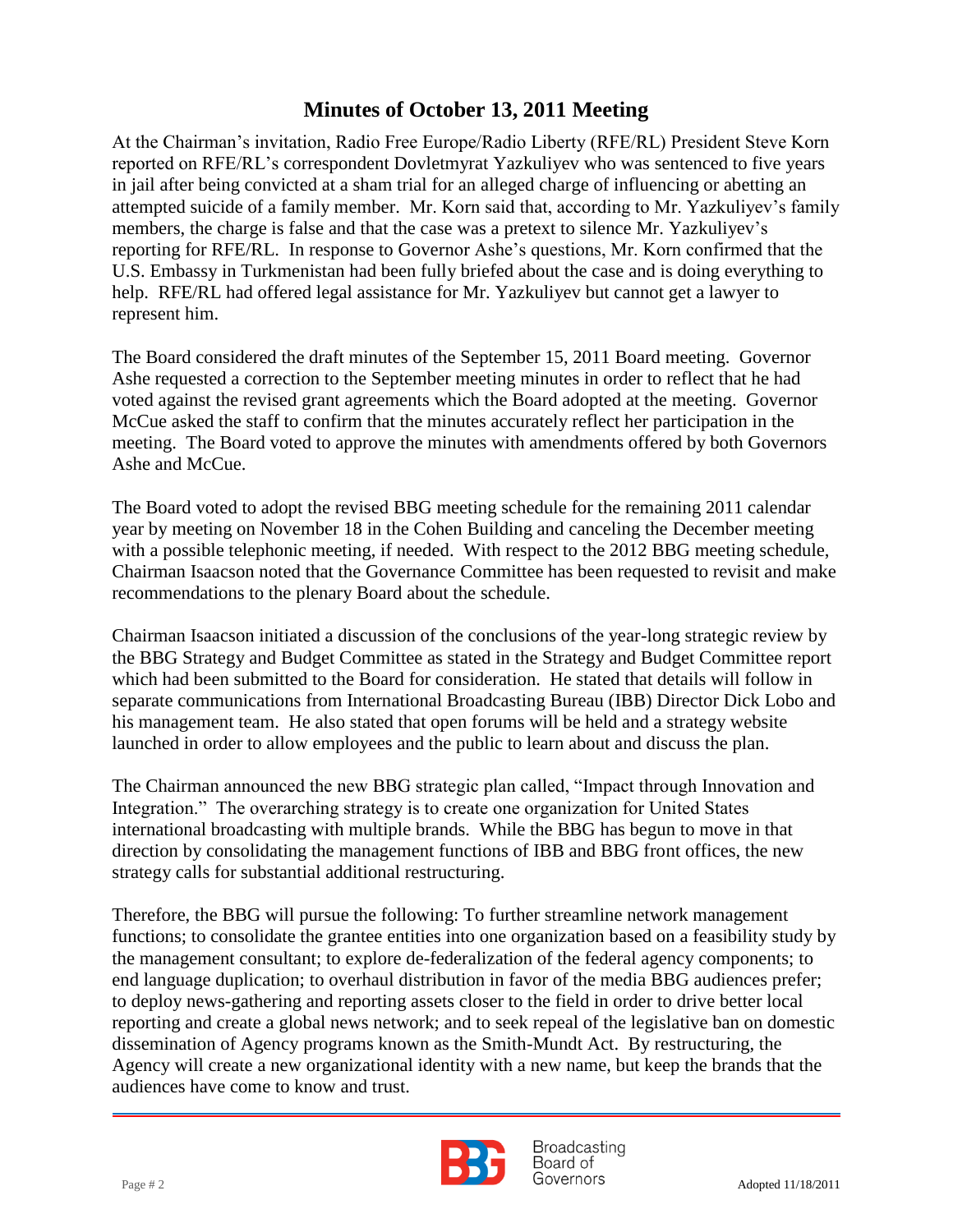North Korea and Cuba and all the places that deny their citizens access to independent news and The new mission statement is "to inform, engage, and connect people around the world in support of freedom and democracy." The BBG will aggressively pursue this mission across the Middle East and North Africa and elsewhere as democracy movements emerge; in China, Iran, information; in Africa and elsewhere not only to provide humanitarian relief but also to aid democracy formation and development; and in the face of extremist propaganda and hate speech.

The overarching strategic objective is to become the world's leading international news agency by 2016, focused on the Agency's mission and impact. The quantitative performance goal is to reach 216 million in global weekly audience by 2016.

In conclusion, Chairman Isaacson stated that the Agency's strategic narrative that provides the substance of what was just laid out will be released in the coming days. He added that the Agency will be in regular communication with employees, the public and the Hill, and be open about the process.

The Chairman invited the Board to discuss elements of the new BBG strategy stated in the Strategy and Budget Committee report.

Governor Meehan proposed an amendment to an element of the strategy dealing with the proposed consolidation of the grantees. He proposed that the Board should study the feasibility of the proposed consolidation before committing to it. Language to capture the proposed amendment was offered by the Chairman and Governor Meehan. An amendment was discussed and agreed by the Board without objection by the Board.

Following Governor Ashe's comment on the projected \$1.3 million cost of the contractual agreement with the management consulting firm (Deloitte), Governor Lynton clarified that the Agency can stage payments to Deloitte and that further work would depend on Board approval of Deloitte's recommendations based on the feasibility study of consolidation and blueprint of the implementation plan. Executive Director Jeffrey Trimble made a further clarification that the contract with Deloitte is for the overall advice on the implementation of the entire strategic plan, and is not confined to consolidation of the grantees. Chief Financial Officer (CFO) Maryjean Buhler stated that the scope of work of the management consultant includes a feasibility review for the new strategy as part of the implementation plan.

Governor Ashe expressed skepticism that a quality study could be done by November 10. He noted that while cost and benefits of consolidation are important considerations, other factors relating to the grantees, such as their respective special niches and their histories as broadcasting entities in particular regions should also be considered in deciding whether or not to consolidate. Governor Mulhaupt remarked that the management consultant has stated that it could meet the target date of one month to provide a report with recommendations to the Board, but acknowledged that it may take longer to complete its study. He noted that the Board has directed the management consultant to take the time it needs to do the job right.



**Broadcasting** Board of Page # 3 Adopted 11/18/2011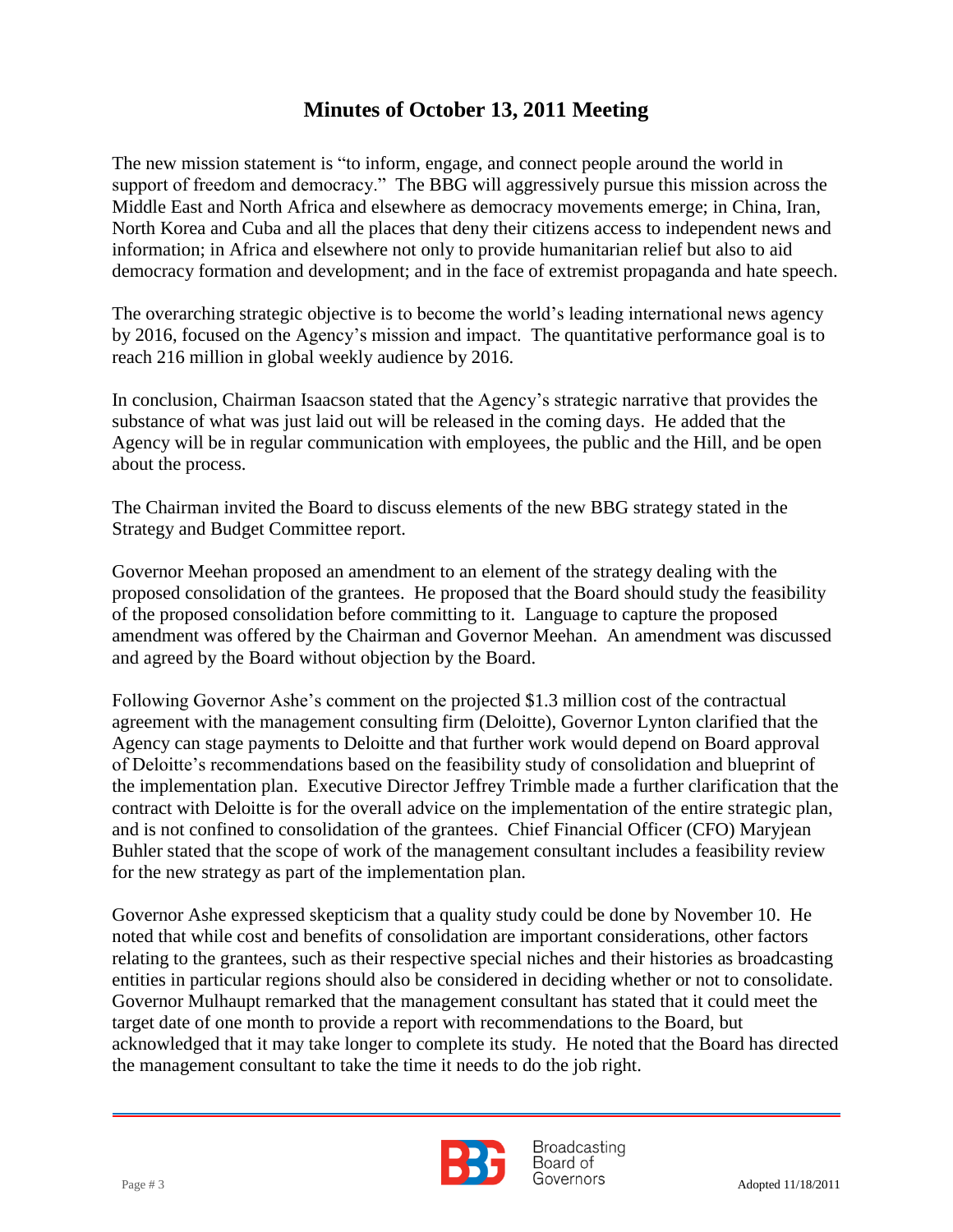The Board voted to adopt the amended Report of the BBG Strategy and Budget Committee on the 2010-2011 Strategic Review and the Committee's recommendations for key elements of the BBG Strategic Plan for 2012-2016.

 CFO Buhler reported that the Agency had successfully closed out Fiscal Year (FY) 2011. The CFO office is in the process of working with the Office of Inspector General and external auditors on the Agency's financial audit. For FY 2012, the Agency is currently operating on a second continuing resolution (CR) that will expire on November 18, 2011. Ms. Buhler asked that all networks be prudent with expenditures during the CR. Ms. Buhler noted a provision in the draft Senate appropriations bill regarding broadcast and transmission platform notification requirements for any reductions or increases to broadcast hours previously justified to Congress, including changes in shortwave, medium wave, satellite and television. She said that the pending Senate bill included \$2.5 million for Internet censorship circumvention, while the pending House bill included \$15 million for Internet censorship circumvention and for broadcasts to the Afghanistan/Pakistan border region.

In the IBB Director's report, Mr. Lobo reported that the Agency has retained Deloitte as a management consultant in order to assist in implementation of the new strategic plan, and their selection was done through a robust process with input from the network heads. He announced that MBN Vice President for Administration/Treasurer Kelley Sullivan will be working with Deloitte to serve as overall lead on the study of the possible consolidation of the three grantee organizations.

Mr. Lobo also announced that the 2011 Federal Employee Viewpoint Survey results were issued, and that the BBG was named one of the two most improved agencies in federal government. He noted that the 2011 Gold Medal Award ceremony took place on September 27, 2011 in the Cohen Building auditorium to recognize BBG, IBB, VOA and OCB employees who have made some of the most outstanding contributions to the BBG's mission over the past year. There were more than 300 nominations received from the 96 awards available. Mr. Lobo acknowledged the participation by Chairman Isaacson, Voice of America (VOA) Director David Ensor, and Office of Cuba Broadcasting (OCB) Director Carlos Garcia at the award ceremony.

Governor Ashe raised some concerns as a result of his recent visit to the VOA English-to-Africa service. He noted that contractors, representing 45 percent of the Agency's workforce, were not included in the recent Federal Employee Viewpoint Survey. He also noted that, according to one of the employees with whom he had spoken (Ms. Fredrica "Fritzi" DePew), contractors are not offered flu shots, which are available to federal employees. During Governor Ashe's visit to IBB Office of Training and Development, he also noted that while the Agency offers training to federal employees and certain contractors in the Cohen Building, training is not open to the employees of three grantee organizations. Governor Ashe suggested that the Agency should try to find a way to survey contractors and offer them flu shots, and to make training organized by the IBB Office of Training and Development available to the three grantee organizations, if possible.



**Broadcasting** Board of  $Page #4$  Adopted 11/18/2011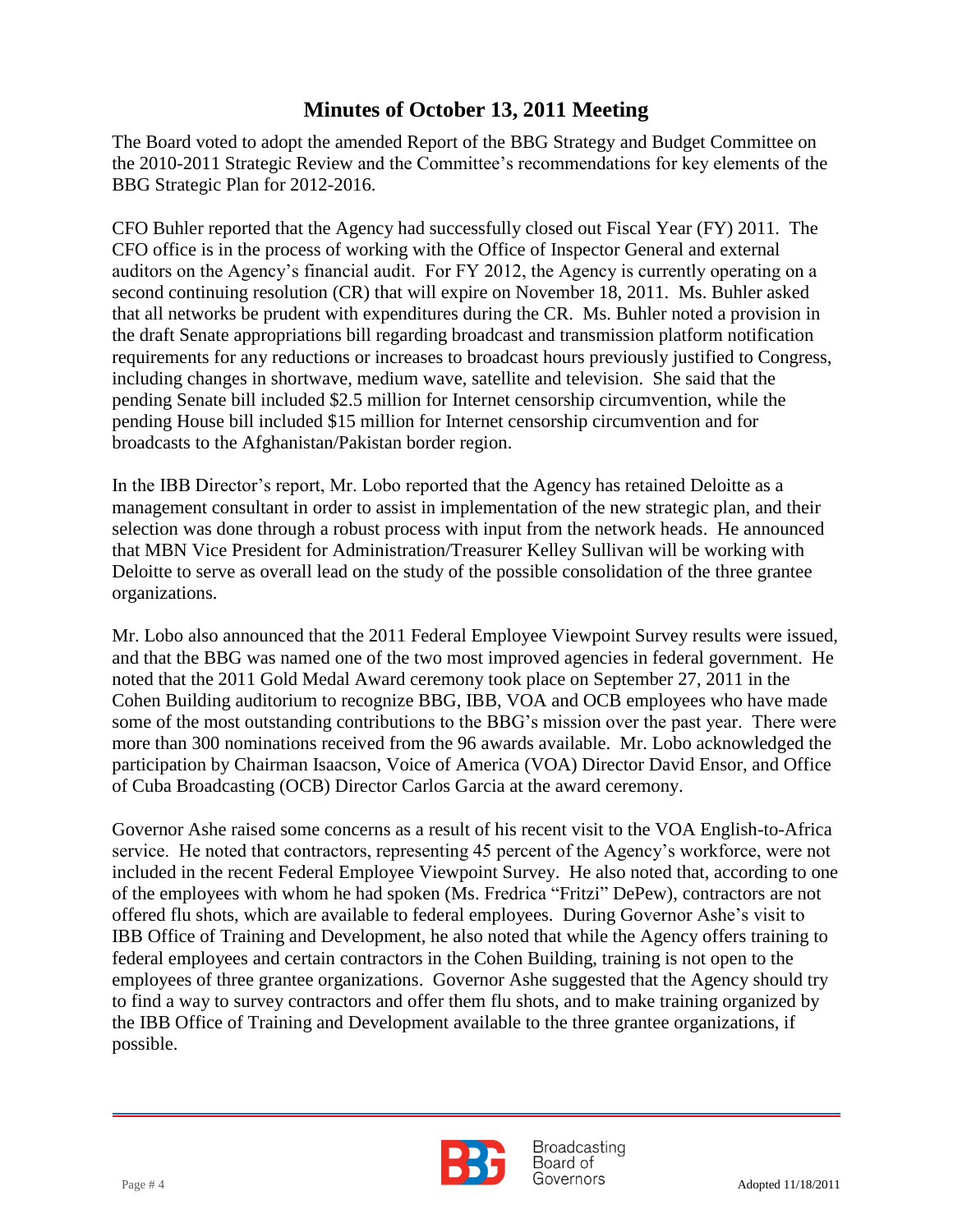and the consolidation of Content Management System across all of the networks except RFA. Terry Balazs, IBB Deputy for Engineering and Transmission Services, gave a brief transmission report, including the installation of a new FM transmitter in Benghazi, Libya for Radio Sawa programs, the launch of satellite broadcast service for VOA and RFA targeting China, the successful conclusion of the sale of the IBB property in Erching, Germany for 4.3 million Euros,

Governor McCue described the kick-off event of the Commission on Innovation on September 22 in New York City. The participants discussed U.S. international media and the complex communications landscape. She cited some of the ideas surfaced by the participants such as smart content, social connection, and the Internet public. Governor McCue mentioned a list of members for the Commission on Innovation as set forth in Attachment 2.

OCB Director Garcia noted that OCB is connecting with the people in Cuba through various social media platforms and played a short video clip depicting the new media initiatives at OCB. Mr. Garcia described successful activities in text messaging as well as other efforts on Twitter, Facebook and the Internet.

VOA Director Ensor reported on VOA's multimedia strategy marking the  $10<sup>th</sup>$  anniversary of 9/11 and highlighted a successful blog titled, "What's Your 9/11?" which engaged young audiences around the world by asking them to share a single event that shaped their lives. At VOA Director Ensor's request, Jessica Stahl of VOA English Web Branch presented sample collections of stories submitted by audio, video and other social media platforms. The program generated different perspectives and conversations surrounding the 9/11 event.

RFE/RL President Korn briefly described three examples of RFE/RL's impact through its coverage of a hunger strike by two female journalists to protest censorship in Uzbekistan, its broadcast of issues on Radio Free Iraq causing regular debate among Iraq's cabinet members, and its coverage of Eynulla Fatullayev's ordeals with the authorities by working as a journalist in Azerbaijan.

RFA President Libby Liu distributed DVD copies and USB cards of a two-part documentary film titled, "The Mekong." Following-up on recent developments in Burma regarding ease of restrictions on the media/press, Ms. Liu mentioned RFA's exclusive interview with Burma's head of Information in which he announced that he wanted to end press censorship in Burma.

Governor McCue announced a livestream of Pop!Tech event scheduled for October 21, 2011 in the auditorium of the Cohen Building that will feature VOA Persian News Network "Parazit" show and include presentations from RFA, RFE, MBN, OCB and VOA.

There being no other business, the Chairman adjourned the meeting.

The Broadcasting Board of Governors agreed to the following decision elements (all decisions were adopted by a unanimous vote unless otherwise indicated):



**Broadcasting** Board of Page # 5 Adopted 11/18/2011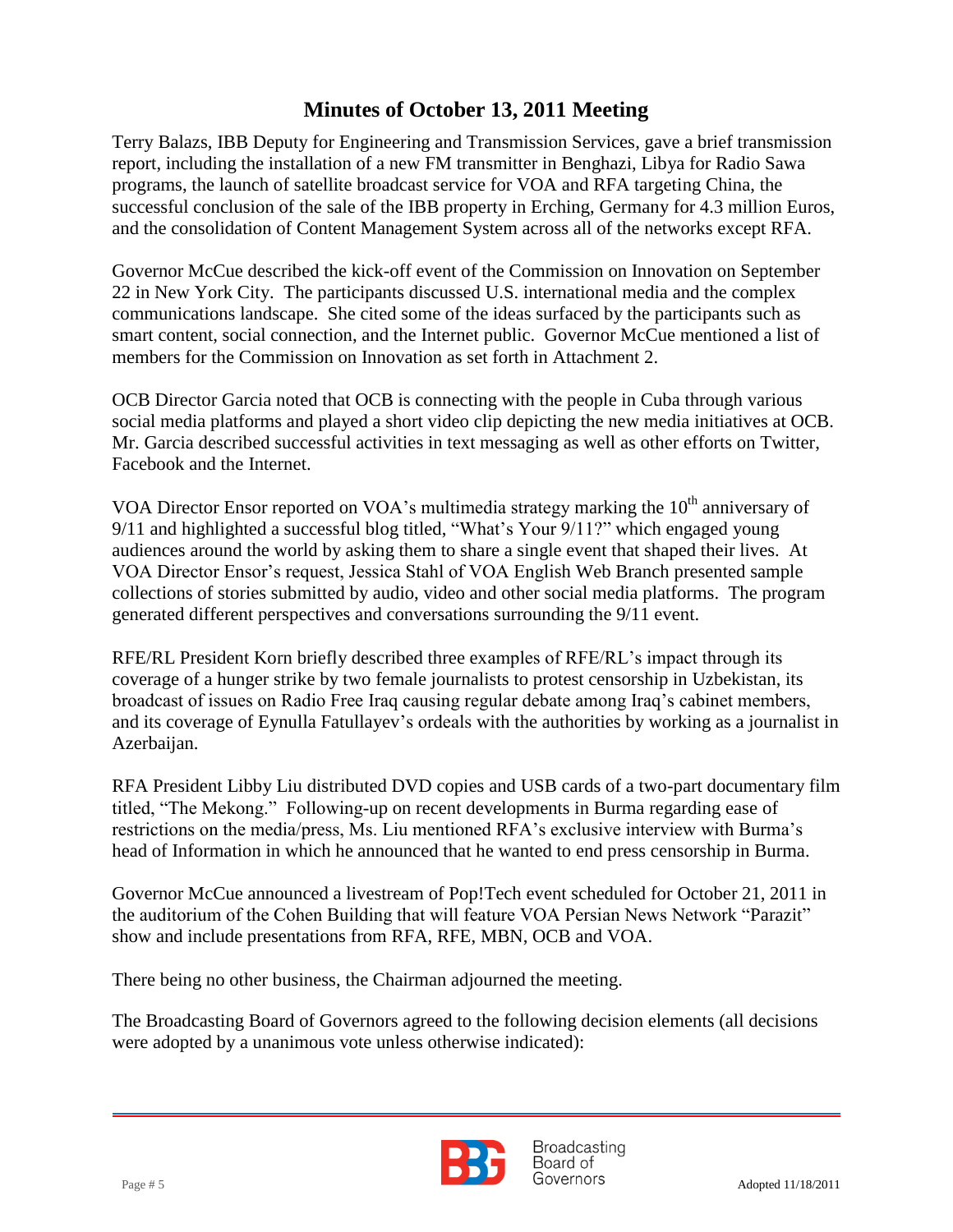- 1. Adoption of September 15, 2011 Minutes. Governor Ashe offered an amendment to the minutes, including his vote against approval of the revised grant agreement which the Board approved at the September meeting. Governor McCue offered an amendment to include her participation by phone. Governor Mulhaupt moved to adopt the minutes as amended. Governor McCue seconded. The Board then adopted the amended minutes of September 15, 2011 meeting as set forth in Attachment 3.
- 2. Revising 2011 BBG Meeting Schedule. Chairman Isaacson moved to adopt the revised BBG meeting schedule for the remaining 2011 calendar year by meeting on November 18 and canceling the December meeting. Governor Ashe seconded. The Board unanimously approved the revised 2011 BBG meeting schedule. The Board also asked the Governance Committee to revisit and make recommendations to the plenary Board about the 2012 meeting schedule.
- 3. Adoption of Strategy and Budget Committee Report on the 2010-2011 Strategic Review and Mission Statement (as amended).
	- a. The Board noted the comprehensive strategy review led by the Strategy and Budget Committee from September 2010 to May 2011. The process included a detailed study of the global environment in which the BBG operates, an examination of the Agency's mission statement, and consideration of the Agency's distribution and technology efforts. The review also included regional reviews with in-depth consultations engaging senior-management and language service heads and staff at each broadcast organization, as well as panels of experts who provided assessments of leading strategic and media factors in BBG's broadcast areas and the BBG's unique value and impact.
	- b. The Board noted the participation of all elements of United States international broadcasting throughout the many phases of the strategic review– from the discussion of the mission statement, to the IBB Coordinating Committee's efforts on distribution and technology issues, to participation in the many regional reviews.
	- c. Governor Meehan offered an amendment to the Committee's recommendation regarding consolidation of the grantees to clarify that the Board will undertake a study of the feasibility of consolidation. Chairman Isaacson moved to adopt the amendment. Governor Lynton seconded. The Board then adopted the amendment. Governor Lynton moved to adopt the amended Report of the BBG Strategy and Budget Committee on the 2010-2011 Strategic Review as set forth in Attachment 4. Governor McCue seconded. The Board then adopted the report, as amended.
	- d. The Board endorses the recommendations from the Committee Report and adopts the following recommendations as key elements of the BBG Strategic Plan for 2012- 2016:

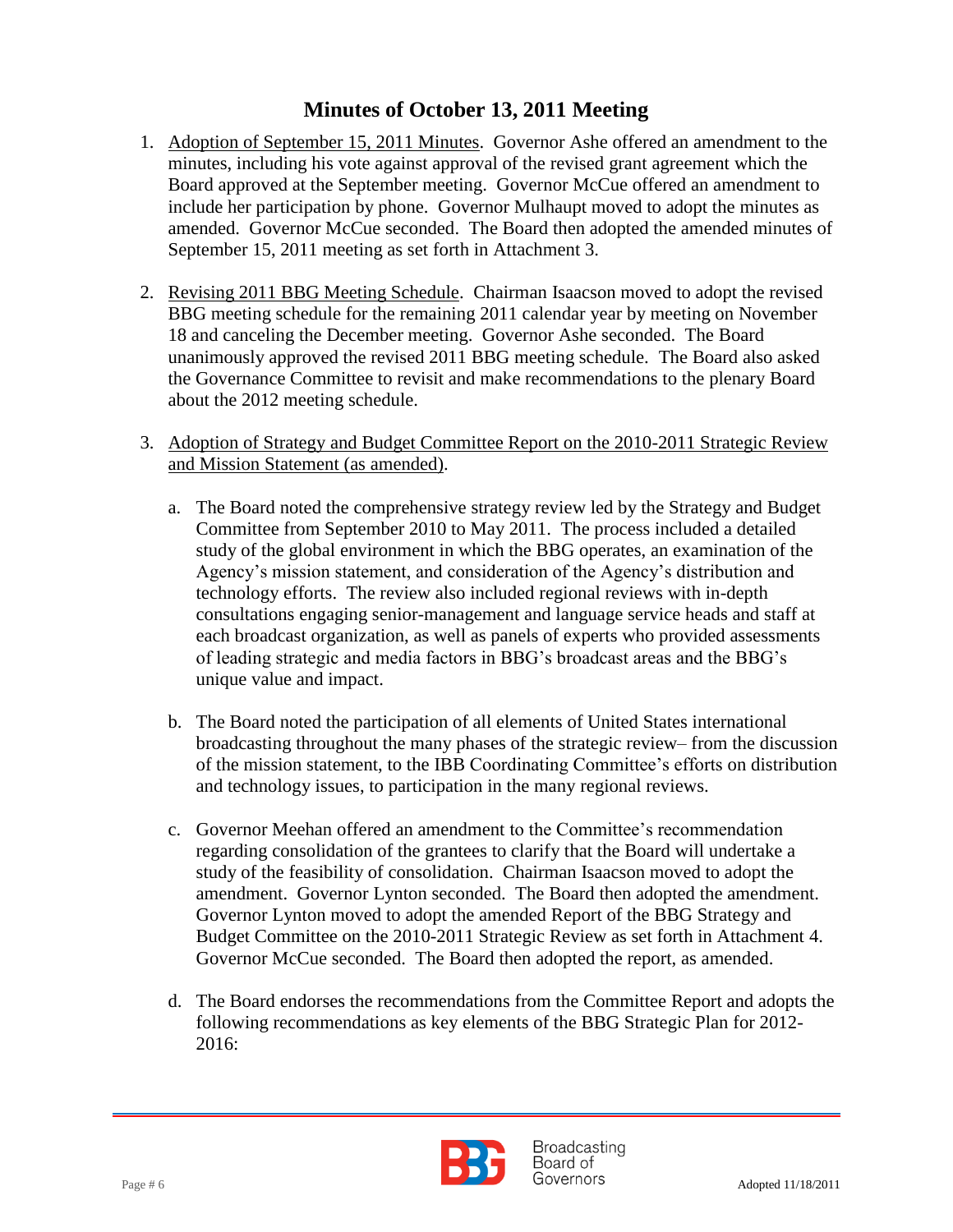- **1. Consolidating/Streamlining Management:** The Board will make agency management more efficient and effective, pursuing ways to move from a stove-piped bureaucracy of separate, semi-autonomous entities to an integrated media network with multiple brands and a board of directors attending to broad strategic issues. Toward this effort:
	- The agency's part-time board of directors will attend to broad strategic issues, maintenance of the firewall to protect the independence and integrity of the agency's journalism, as well as oversight of the BBG mission; a CEO selected by the Board and subject to the Board's supervision will manage the agency's day-to-day affairs.
	- All senior administrative and management functions will consolidate into one, integrated network management operation.
	- The Agency has begun a study to explore the feasibility of consolidating the three grantee organizations (RFE/RL, RFA, and MBN), pending due diligence, into a single corporate structure sharing a unified administrative and legal framework, while retaining their journalistic missions. The due diligence will include a preliminary look at the short- and long-term financial ramifications and the other benefits and costs of consolidation**.**
	- The agency will begin a feasibility study to explore de-federalization of agency components, with the goal of optimizing flexibility, efficiency and compatibility with non-federal elements.
- **2. Ending Language Services and Minimizing Language Service Duplication:** The Board will seek to end language services in countries with more developed, independent media, and that are no longer strategic priorities. Where the agency has two U.S.-funded media properties operating in a given country, they should cooperate, with shared bureaus, stringers, and distribution networks where feasible. Each will provide complementary, not duplicative, content.
- **3. Rationalizing Distribution:** Noting the importance of reaching audiences on their preferred media, the Board will develop innovative methods for distributing content with limited resources. This approach should include devoting resources to the platforms global media-use strongly favors – television, internet, FM, and social media – as well as maintaining shortwave broadcasts in regions where it remains a critical platform. Where shortwave is vital, it will remain. Elsewhere, resource reallocations will support the platforms audiences use.
- **4. Launching the Global News Network:** The Board will endeavor to harness the agency's original reporting now spread across 59 different language



**Broadcasting** Board of Page # 7 Adopted 11/18/2011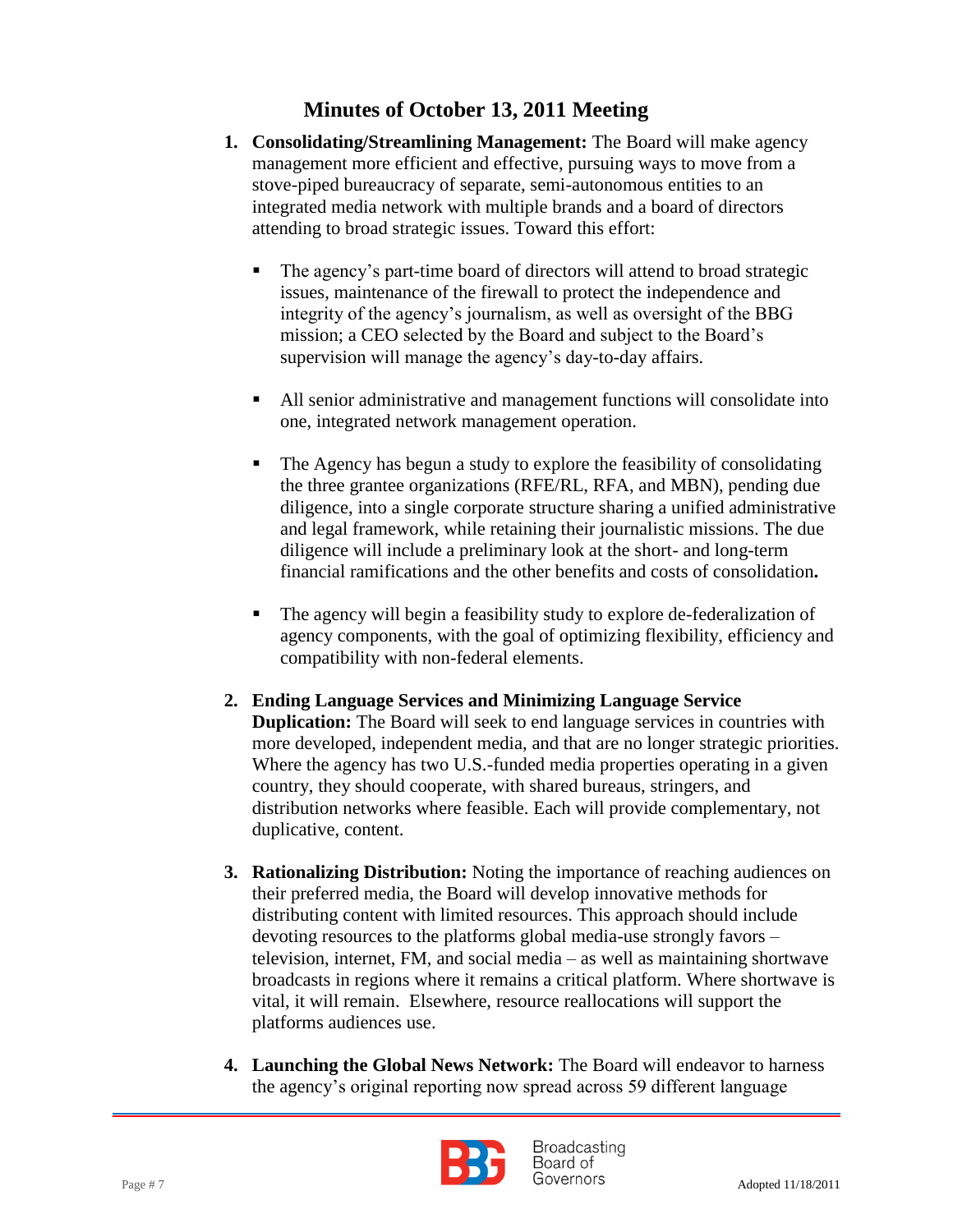services to power an unprecedented Web-based global newsroom. The Global News Network will aggregate content from the agency's regional divisions and distribute branded news products – radio, television, website, social media/engagement, and enterprise products – for use by Voice of America, Radio and TV Marti, Radio Free Europe/Radio Liberty, Radio Free Asia, and Middle East Broadcasting Networks.

- **5. Elevating and Expanding Social Media:** Recognizing the role information technology and access have played in empowering citizens to develop their own news and stories, the Board will promote the role of social media as a key component of U.S. international broadcasting through citizen discourse, peerto-peer sharing, user-generated content, and other innovations.
- **6. Combating Internet Censorship and Jamming:** The BBG will develop, obtain and enhance agency tools and programs to counter Internet censorship, to provide millions of users in China, Iran, Vietnam, and other countries unfettered access to the Internet.
- **7. Deploying Forward:** The BBG will seek to forward deploy the agency's news gathering and reporting and program production assets toward its target markets. This effort will involve establishing regional hubs and expanding overseas bureaus in order to enable more comprehensive and timely coverage of local issues and events and drive the implementation of the Global News Network.
- **8. Repealing Smith-Mundt:** The BBG will seek to repeal the ban on domestic dissemination contained in the 1948 U.S. Information and Educational Exchange Act ("Smith-Mundt" Act). Adopted in the age of cross-border communication via radio, this Act did not envision either the Internet or satellite broadcasting, which do not honor national boundaries. With all of the BBG's 59 language services available via the web, the agency cannot comply with this outdated statute. In addition, to the extent that BBG-sponsored programming should be available to significant expatriate communities in the United States, we are unable to do so without acting counter to the limitation. The BBG has proposed, and the Administration approved, draft legislation to repeal the Smith-Mundt domestic dissemination ban as it applies to the BBG.

### **9. Mission Statement**

**a.** Noting that (i) information and engagement and (ii) free press and free expression will be the twin BBG mission pillars that equally serve to advance freedom and democracy, the Board adopts the following mission statement: *to inform, engage, and connect people around the world in support of freedom and democracy.*

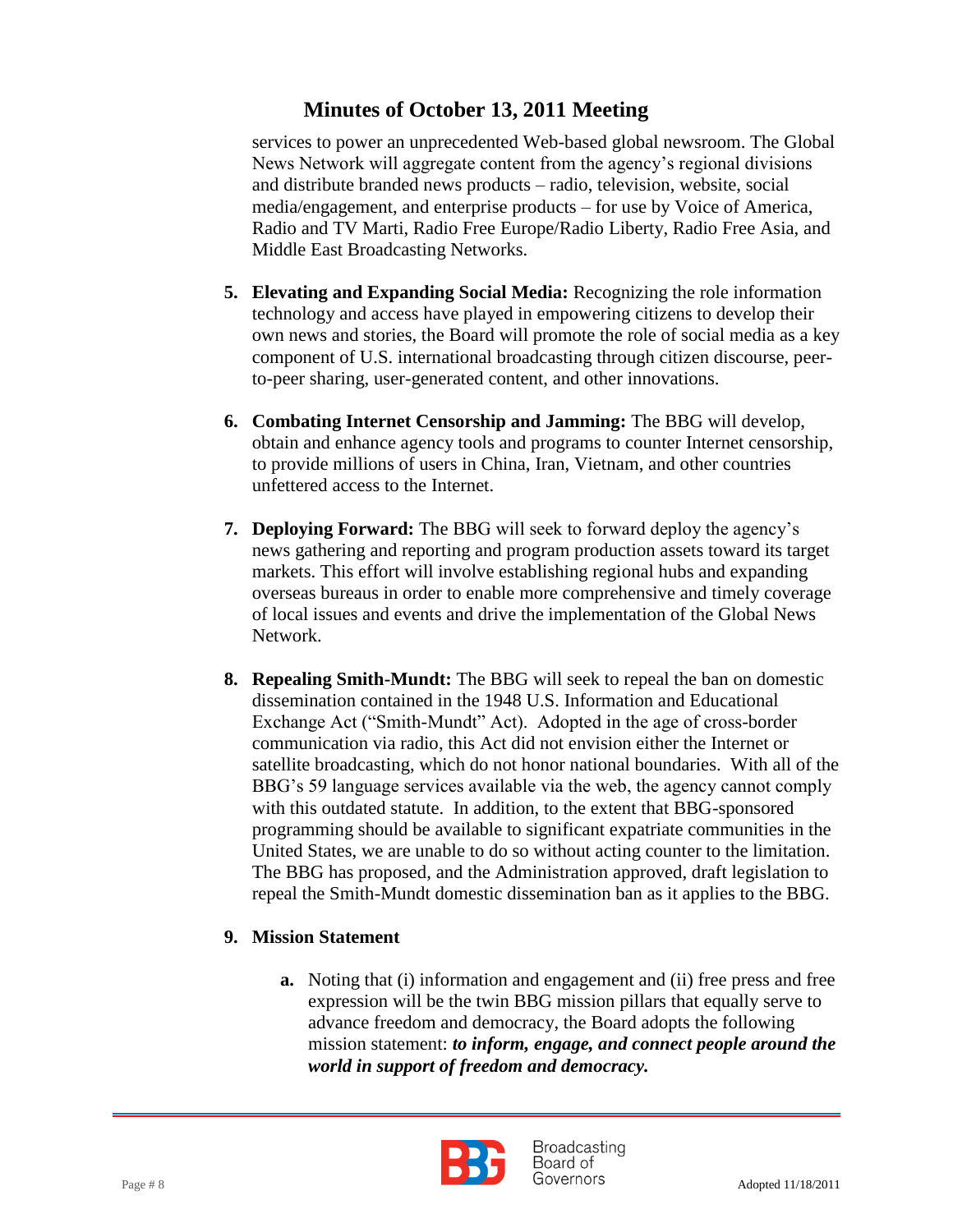#### **10. Strategic Objective & Performance Goal**

- Consistent with the agency's strategic review and future direction, the Board adopt the following over-arching strategic objective for the agency: *to become the world's leading international news agency by 2016, focused on the agency's mission and impact.*
- In support of this strategic objective and as a principal measure of its accomplishment, the agency also set the following performance goal: *to reach 216 million in global weekly audience by 2016.*
- **11. Implementation Plan.** The Board directs the IBB Director to develop a detailed implementation plan for the key tenets of the BBG strategic plan described in the Committee's report.

#### Other Attendees:

The following persons were also present during all or part of the meeting: International Broadcasting Bureau (IBB) Director Richard Lobo, Executive Director Jeffrey Trimble, Deputy General Counsel and Board Secretary Paul Kollmer-Dorsey, Chief Financial Officer Maryjean Buhler, Congressional Coordinator Susan Andross, Director of the Office of Strategic Planning & Performance Measurement Bruce Sherman, Senior Strategist Paul Marszalek, Special Projects Officer Oanh Tran, Director of Public Affairs Letitia King, and Board Operations and Policy Adviser Ashley Pyle; David Ensor, Director of the Voice of America (VOA); Carlos Garcia-Perez, Director of the Office of Cuba Broadcasting (OCB); Steven Korn, President of Radio Free Europe/Radio Liberty (RFE/RL); Libby Liu, President of Radio Free Asia (RFA); Brian Conniff, President of the Middle East Broadcasting Networks (MBN); Steve Redisch, VOA Executive Editor; Barbara Brady, VOA Chief of Staff; Jessica Stahl, VOA Audience Engagement Analyst; Gary Thatcher, IBB Director of the Office of Marketing and External Liaison; Phillip T. Balazs, IBB Deputy for Engineering and Transmission Services; Kelu Chao, IBB Director of the Office of Performance Review; Robert Bole, IBB Co-Director of Digital Innovations; Raina Kumra, IBB Co-Director of Digital Innovations; Diane Butts, IBB Special Projects Officer; Michael Marchetti, RFE/RL Senior Vice President of Finance/CFO; Elizabeth Portale, RFE/RL Chief of Staff/Director of Corporate Strategy; John Giambalvo, RFE/RL Deputy CFO; Anne Noble, MBN General Counsel; Kelley Sullivan, MBN Vice President for Administration/Treasurer; William Clancy, MBN CFO; and Lynne Weil, Senior Advisor to the Under Secretary for Public Diplomacy & Public Affairs.

Approved:

Walter Isaacson Chairman

\_\_\_\_\_\_\_\_\_\_\_\_\_\_\_\_\_\_\_\_\_\_\_\_\_\_\_\_\_



**Broadcasting** Board of  $Page # 9$  Adopted 11/18/2011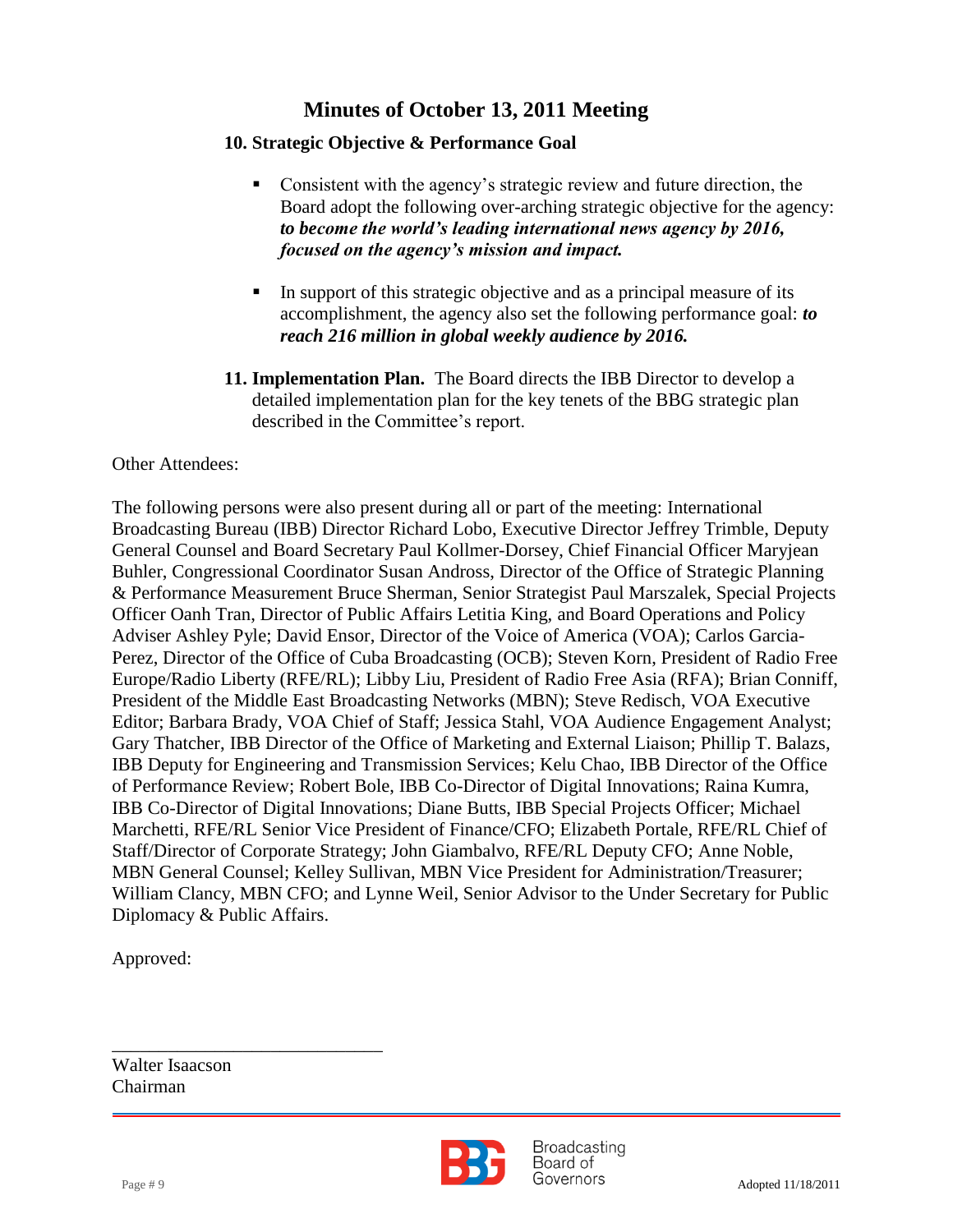Witnessed:

Paul Kollmer-Dorsey Secretary

\_\_\_\_\_\_\_\_\_\_\_\_\_\_\_\_\_\_\_\_\_\_\_\_\_

Attachments:

- 1. Agenda for October 13, 2011 Meeting
- 2. Members of the Commission on Innovation
- 3. Minutes of September 15, 2011 Meeting
- 4. Report of the BBG Strategy and Budget Committee on the 2010-2011 Strategic Review, as amended

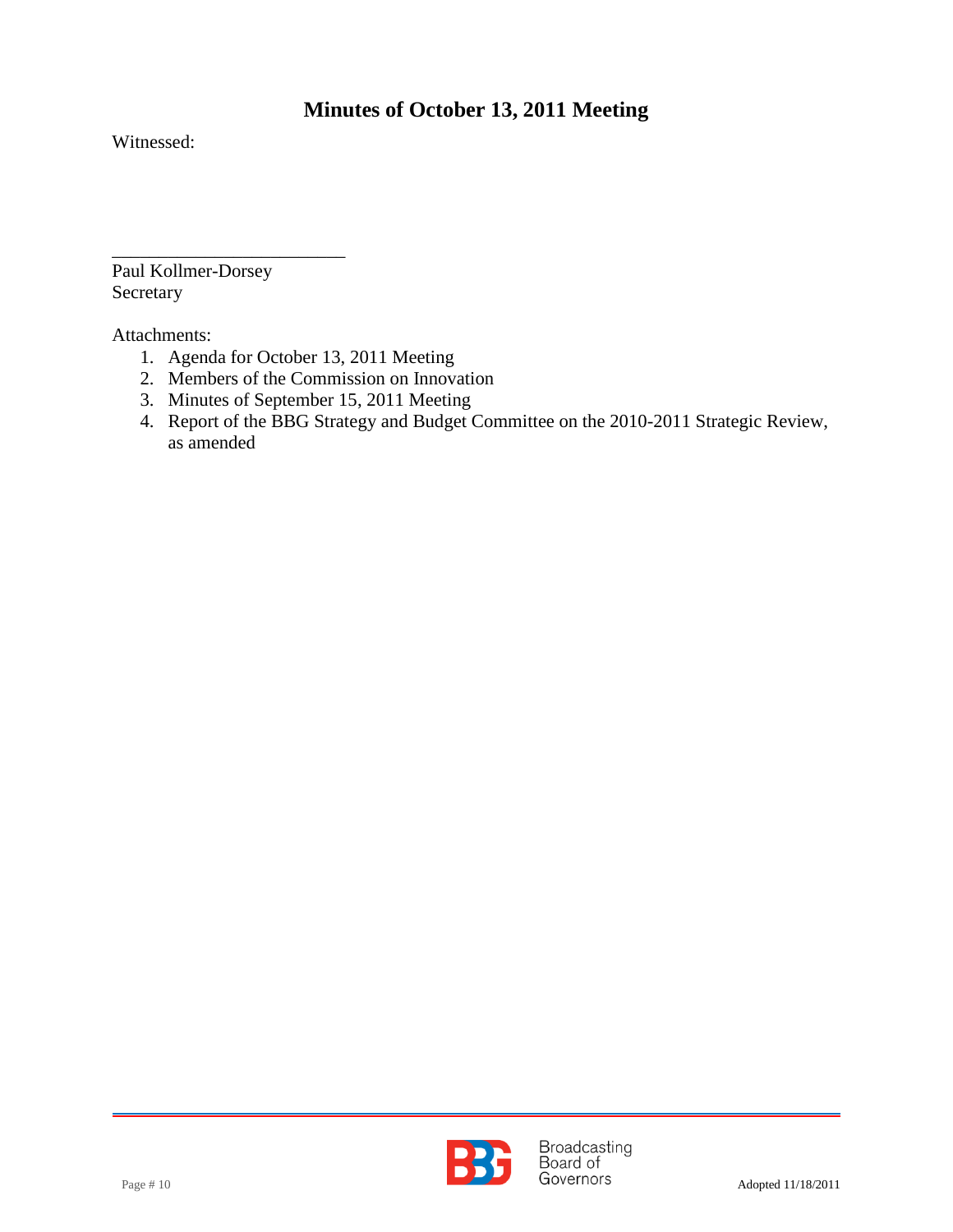#### **ATTACHMENT 1**

### **BROADCASTING BOARD OF GOVERNORS October 2011 Meeting Agenda**

#### **Thursday, October 13**

#### **3 - 4:00 Broadcasting Board of Governors' Meeting (BBG-IBB Conference Room)**

#### **I. Open Session**

Chairman's Remarks

- A. Adoption of Minutes of September 15, 2011 Meeting
- B. Revising BBG Meeting Schedule for Remaining 2011 Year
- C. Conclusion of Year-Long Strategic Review
- D. Year End FY 2011 & FY 2012 Budget Status
- E. IBB Director's Report
	- Management Consultant
- F. Distribution/Technology Initiatives
	- Transmission
	- Content Management System
	- Commission on Innovation
- G. Programming Initiatives/Program Development
	- OCB Director's Report
	- VOA Director's Report
	- RFE/RL President's Report
	- RFA President's Report
	- MBN President's Report
- H. Other Items for Consideration at Next Board Meeting

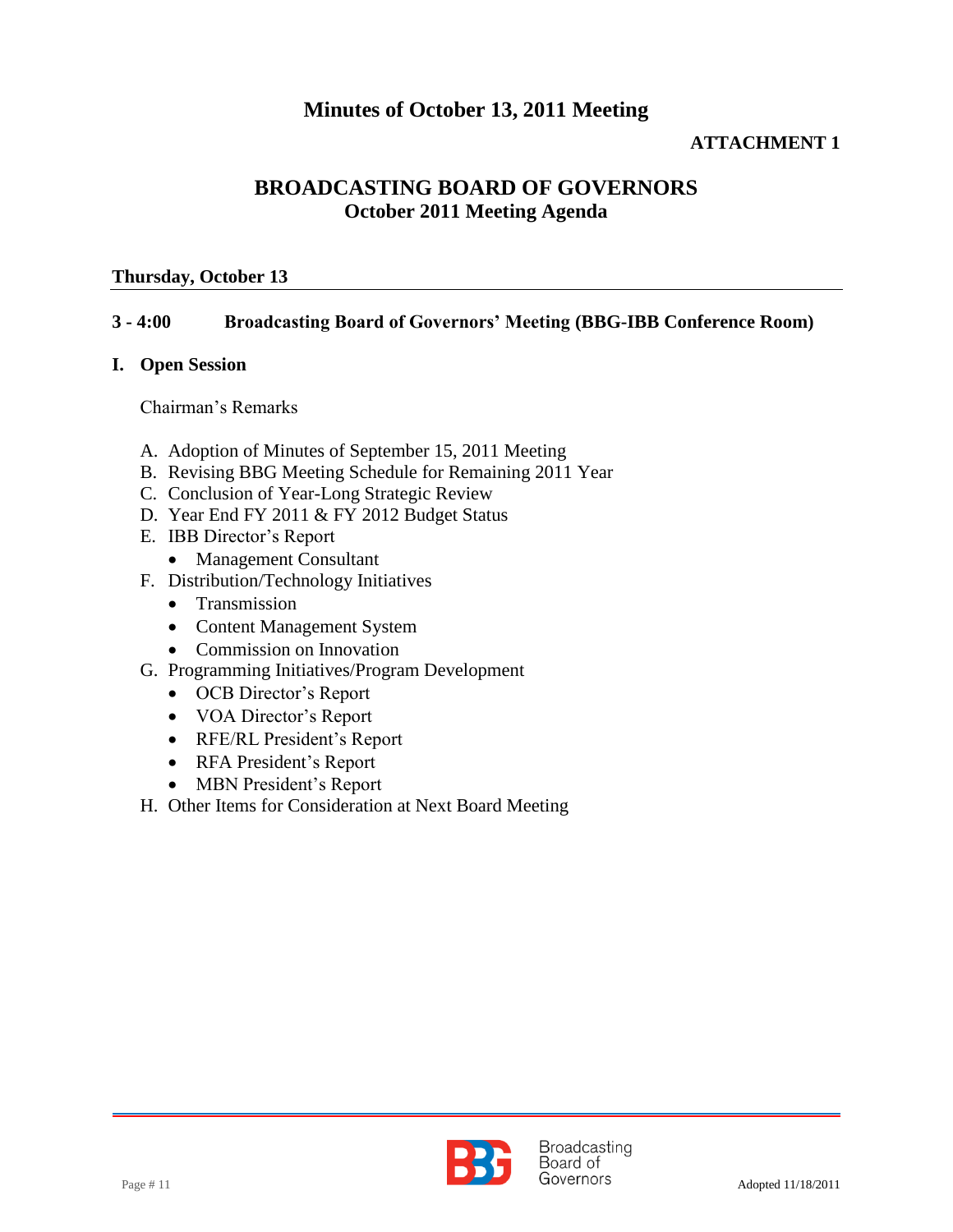#### **ATTACHMENT 2**

#### **MEMBERS OF THE BBG'S COMMISSION ON INNOVATION**

Akhtar Badshah, Senior Vice President, Microsoft Global Community Affairs Alec Ross, Special Advisor for Innovation, US State Department Andrew McLaughlin, Executive Director, Civic Commons Andrew Rasiej, Founder, Personal Democracy Forum Anne-Marie Slaughter, Professor of Politics and International Affairs, Princeton University Ben Scott, Policy Advisor on Innovation, US State Department Chris Hughes, co-founder, Facebook Clay Shirky, Professor & Author, New York University, ITP Evan Williams, Co-Founder, Twitter Hari Sreenivasan, Correspondent & Managing Digital Editor, PBS NewsHour James Montgomery, Controller of Digital & Technology, BBC Global News Jan Chipchase, Executive for Global Insights, Frog Design Jeff Davidoff, Chief Marketing Officer, ONE Jonah Goodhart, Founder and Co-CEO, Moat June Cohen, Executive Producer for Media, TED Michael Maness, Vice President Journalism & Media Innovation, Knight Foundation Mark McKinnon, Public Strategies Inc. Mark Surman, Executive Director, Mozilla Foundation Paola Antonelli, Senior Curator, Department of Architecture & Design, MoMA Premal Shah, President, Kiva Randi Zuckerberg, CEO, R-Z Media Rebecca MacKinnon, Bernard L. Schwartz Senior Fellow, New America Foundation Rob Bluey, Director, Center for Media & Public Policy, The Heritage Foundation Rob Glaser, Founder & Chairman, RealNetworks Inc. Vivek Kundra, Fellow, Berkman Center for Internet and Society & Shorenstein Center on Press, Politics & Public Policy, Harvard University

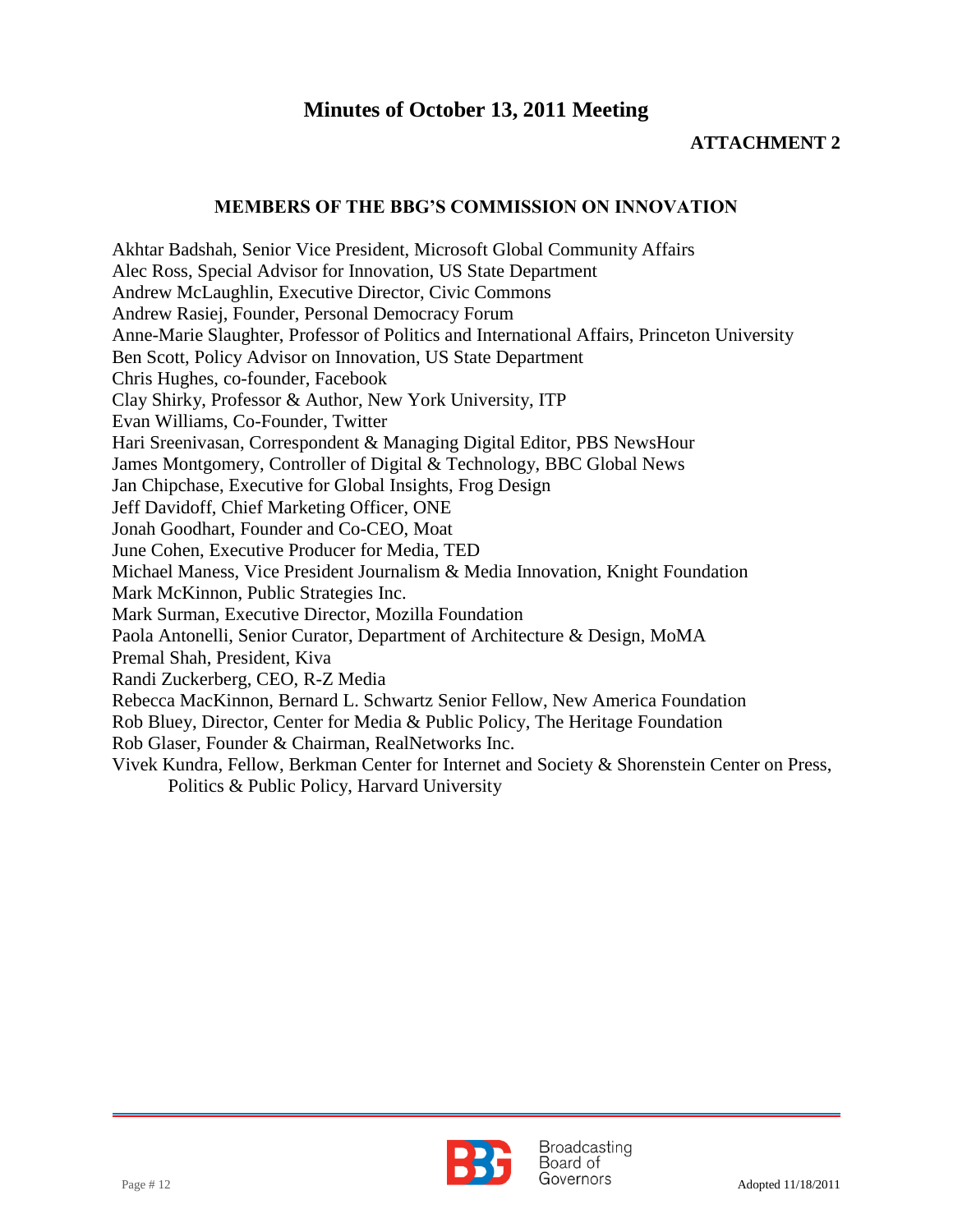#### **ATTACHMENT 3**

From: Broadcasting Board of Governors

Date: September 15, 2011

Subject: **Minutes of the BBG Meeting of September 15, 2011**

The Broadcasting Board of Governors (BBG) met today in the VOA Briefing Room at BBG headquarters in Washington, D.C. The meeting was open and streamed on the BBG website.

The meeting was attended by the following Board members:

Chairman Walter Isaacson Governor Victor Ashe Governor Michael Meehan Governor Dennis Mulhaupt Governor Dana Perino Acting Under Secretary of State Ann Stock

Governors Michael Lynton, Susan McCue and S. Enders Wimbush were not in attendance at the meeting.

Other persons in attendance are listed at the end of these minutes.

The agenda of the meeting is set forth in Attachment 1.

Chairman Isaacson called the meeting to order and noted that the meeting was being held in compliance with the Government in the Sunshine Act.

In support of the President's Open Government Directive, the Chairman said that the Board voted in the morning to make the transcript of Board's discussion of the Fiscal Year 2013 budget available to the public as soon as practicable. The discussion had been held during a morning session which the Board had voted to close, as disclosed in an advance Federal Register notice.

Chairman Isaacson commended Agency staff on the strategic narrative which explains the yearlong strategic review and the strategy that the Board tries to develop, and that it informs the budget that would be submitted to OMB as part of the budget process.

The Chairman recognized the presence at the Board meeting of International Broadcasting Bureau (IBB) transmitting station managers, who had come to Washington for their annual



**Broadcasting** Board of Page # 13 Adopted 11/18/2011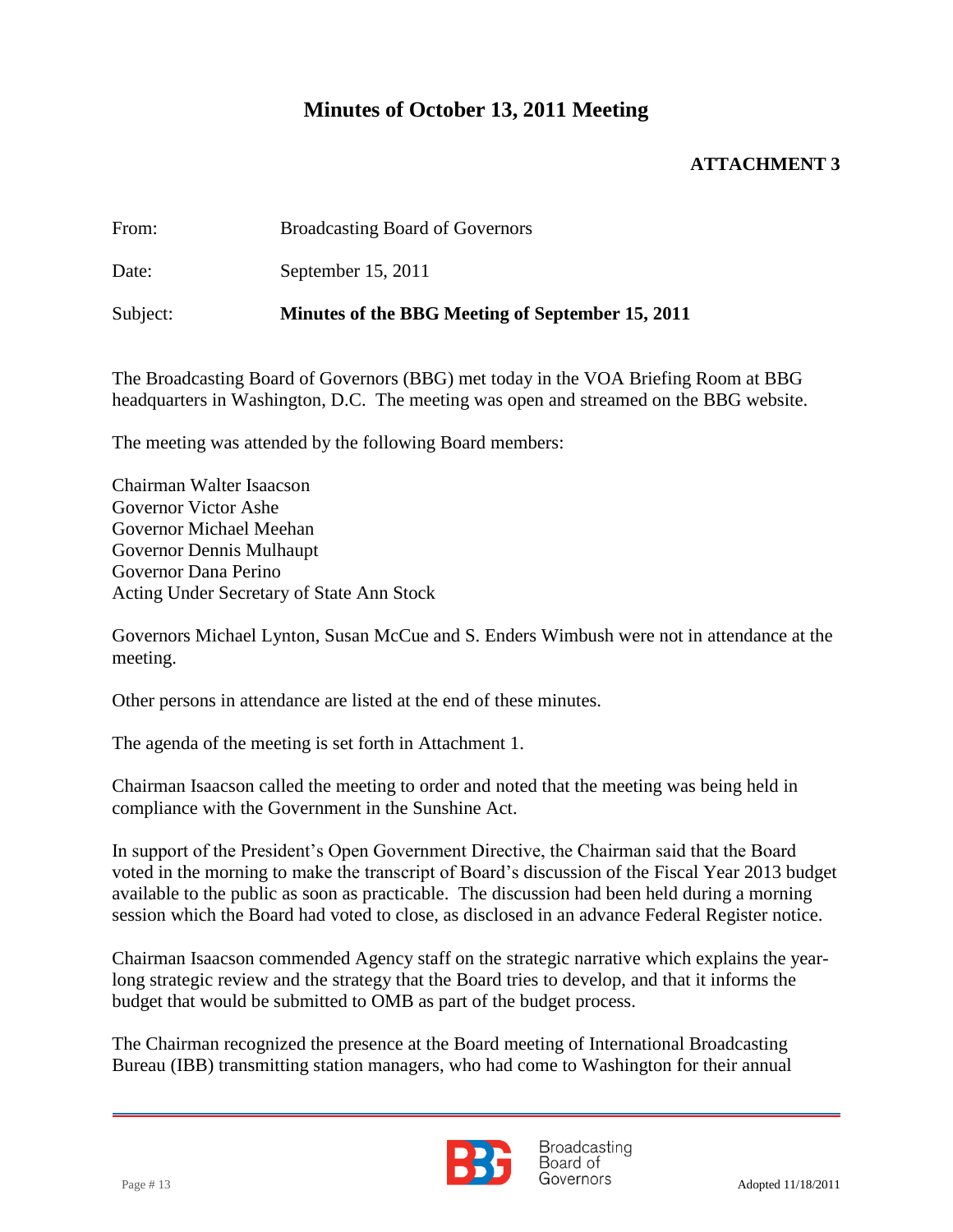meeting with the BBG Technology, Services and Innovation division. The Chairman thanked them for their service on the front lines of global distribution of BBG programming.

 on the efforts of certain governments around the world to thwart media freedom and intimidate On behalf of the Board, Chairman Isaacson announced that the Board's intention to shine a light BBG-sponsored journalists. He then read a statement calling public attention to a string of disturbing incidents of repression and intimidation perpetrated against BBG journalists in recent months in Nepal, Azerbaijan, Cambodia, Burma and elsewhere.

The Board voted to approve the draft minutes of the July 14, 2011 Board meeting.

Governor Mulhaupt highlighted some issues that were covered in a meeting of the Governance Committee which was held on the day preceding the Board meeting. Governor Mulhaupt noted that the Committee considered two important steps to realize the Board's vision of a more unified, coordinated and effective structure for United States international broadcasting: (i) implementation of the Board's decision to merge the BBG Board staff with the International Broadcasting Bureau (IBB), under the leadership of the IBB Director and (ii) revision of the agreements between the Agency and its grantee organizations, Radio Free Europe/Radio Liberty (RFE/RL), Middle East Broadcasting Networks (MBN) and Radio Free Asia (RFA).

In the IBB-BBG merger update, Governor Mulhaupt informed the Board that the Agency had received Congressional concurrence on the reprogramming letter sent in August 2011 outlining the creation of new IBB offices following the merger of the IBB and BBG staffs under the leadership of the IBB Director. Chairman Isaacson congratulated IBB Director Dick Lobo and Executive Director Jeff Trimble for effectively working together on the merger.

Governor Mulhaupt briefed the Board on the revision of grant agreements. He noted that the Governance Committee voted by a majority to recommend that the Board approve the revised grant agreement. Upon a Board vote to adopt the Committee's recommendation, Chairman Isaacson thanked the grantees for their collaboration and recognized that compromises have had to be made in order to put together the best possible document.

Finally, Governor Mulhaupt reported that the Governance Committee also discussed the Committee's recommendation that the IBB Director should develop a protocol for disclosing information from closed Board meetings, taking into account that the Government in the Sunshine Act permits the Agency to close Board sessions based on defined statutory exemptions. The Committee recognized that there are likely times when materials from such closed meetings could be made public, to the extent that such a release would be lawful and prudent. The Board voted on the Committee's recommendation to direct IBB Director to develop a protocol.

Governor Perino acknowledged Governor McCue's absence and recognized her for spearheading the efforts in social media and other forms of digital innovation. Governor Perino announced the kick-off event of the Commission on Innovation on September 22 in New York City. The event will focus on the role of the commission and the BBG's overall innovation agenda. Another meeting of the Commission is scheduled for October 25 in Washington D.C.



**Broadcasting** Board of Page # 14 Adopted 11/18/2011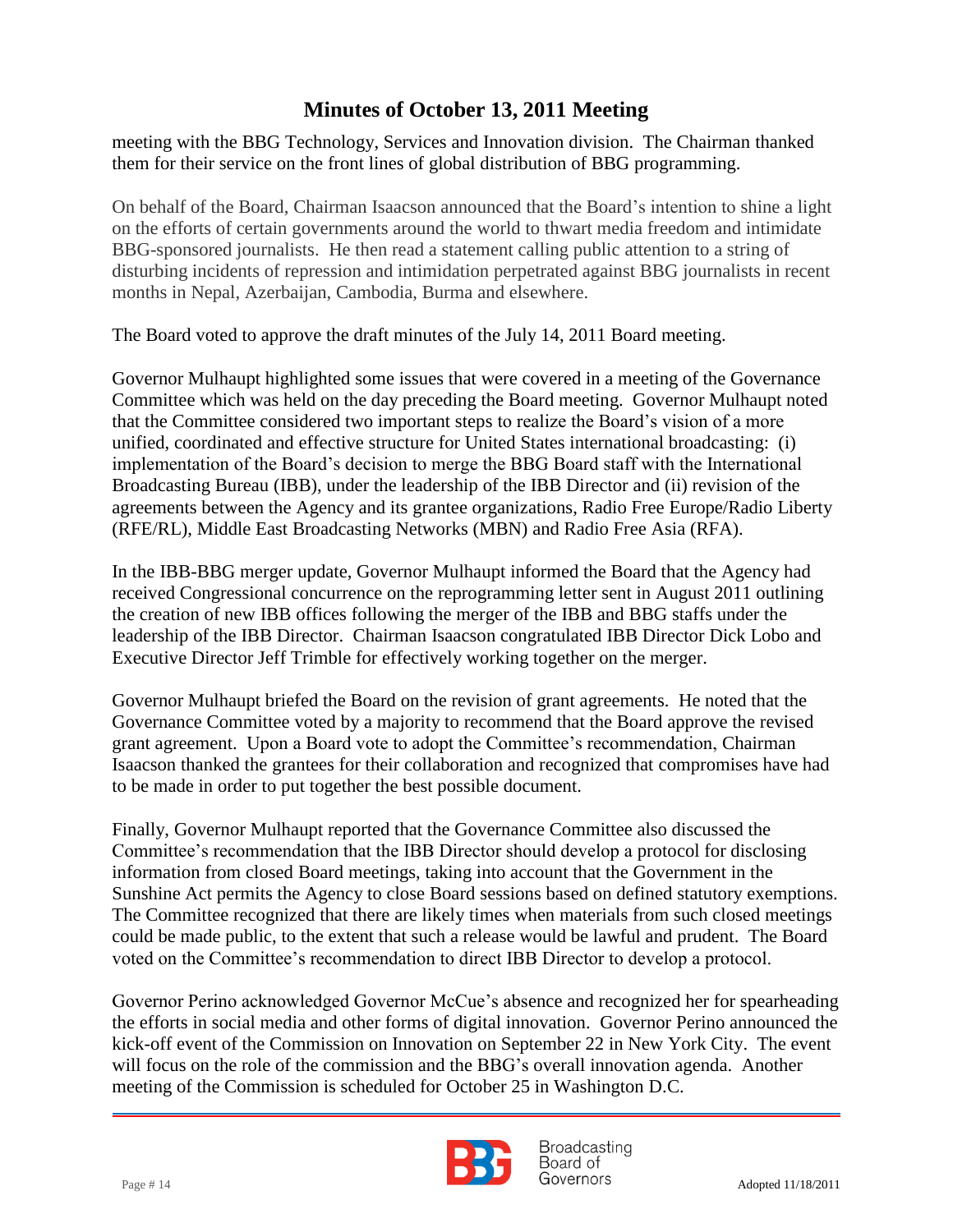tools together to provide more choices for the audience, proposing an office name change from Robert Bole and Raina Kumra made a presentation on the BBG innovation agenda, including new news supply chain, global conversations, new voices and move communities forward. In support of the innovation agenda, they would be looking across the networks to put talents and the Office of New Media to the Office of Digital and Design Strategy, launching innovation series to bring outside innovators and cutting edge technology companies into the BBG, laying the foundations by implementing design reform and digital strategy reviews, creating new beats for the next generation, and attempting to forge partnerships.

Governor Meehan announced that he will step down from the BBG Strategy and Budget Committee to focus on the global Internet freedom efforts. Referencing his recent trip to Africa with Governor Perino and McCue, Governor Meehan expressed the Board's deep respect for the journalists' work and emphasized the importance of the Board's role to protect the journalistic integrity. Chairman Isaacson commented further that the Board is totally supportive of the efforts for free flow of information, is against censorship, and has fought against governments/regimes who try to censor. Voice of America (VOA) Director David Ensor thanked Governors McCue, Meehan and Perino for their dedication and efforts for VOA in Africa.

At IBB Director Lobo's invitation, Andre Mendes, IBB Director of the Office of Technology, Services, and Innovation, reported on the efforts to establish an FM station in Benghazi which had been stalled by local officials in Alexandria, Egypt over the release of the needed equipment. Mr. Mendes also reported on the sale of the IBB property in Erching, Germany for approximately \$6.2 million that would be available to the Agency as soon as the local German authorities have completed the required process, and the satellite broadcast service for VOA and RFA targeting China that would go into effect September 20.

IBB Director Lobo reported on a study of consolidation of BBG offices and bureaus as suggested by Governor Ashe. As a result of the study, progress on consolidation of news bureaus abroad is as follows: MBN and VOA staffs in New York and London as well as radio personnel in Cairo will be in shared facility by the end of the calendar year; MBN and VOA staffs in Cairo and Jerusalem will be collocated in spring of 2012; VOA and RFE/RL are working toward collocation in Moscow in 2012; and VOA and RFA management are working on collocation in Bangkok.

Mr. Lobo invited the Board members to participate in the 2011 Gold Medal Award ceremony that recognizes employees who have made some of the most outstanding contributions to the BBG's mission. The ceremony is scheduled for September 27, 2011 which 95 awards will be given based on the 297 nominations received.

Referring to the IBB Director's written report in the briefing book on the management consultant that would be hired to assist the Board in reviewing its strategic plan, particularly the consolidation of various entities, Governor Ashe asked if the management consultant would first review whether it makes sense and is desirable for the entities to be consolidate and, assuming



**Broadcasting** Board of Page # 15 Adopted 11/18/2011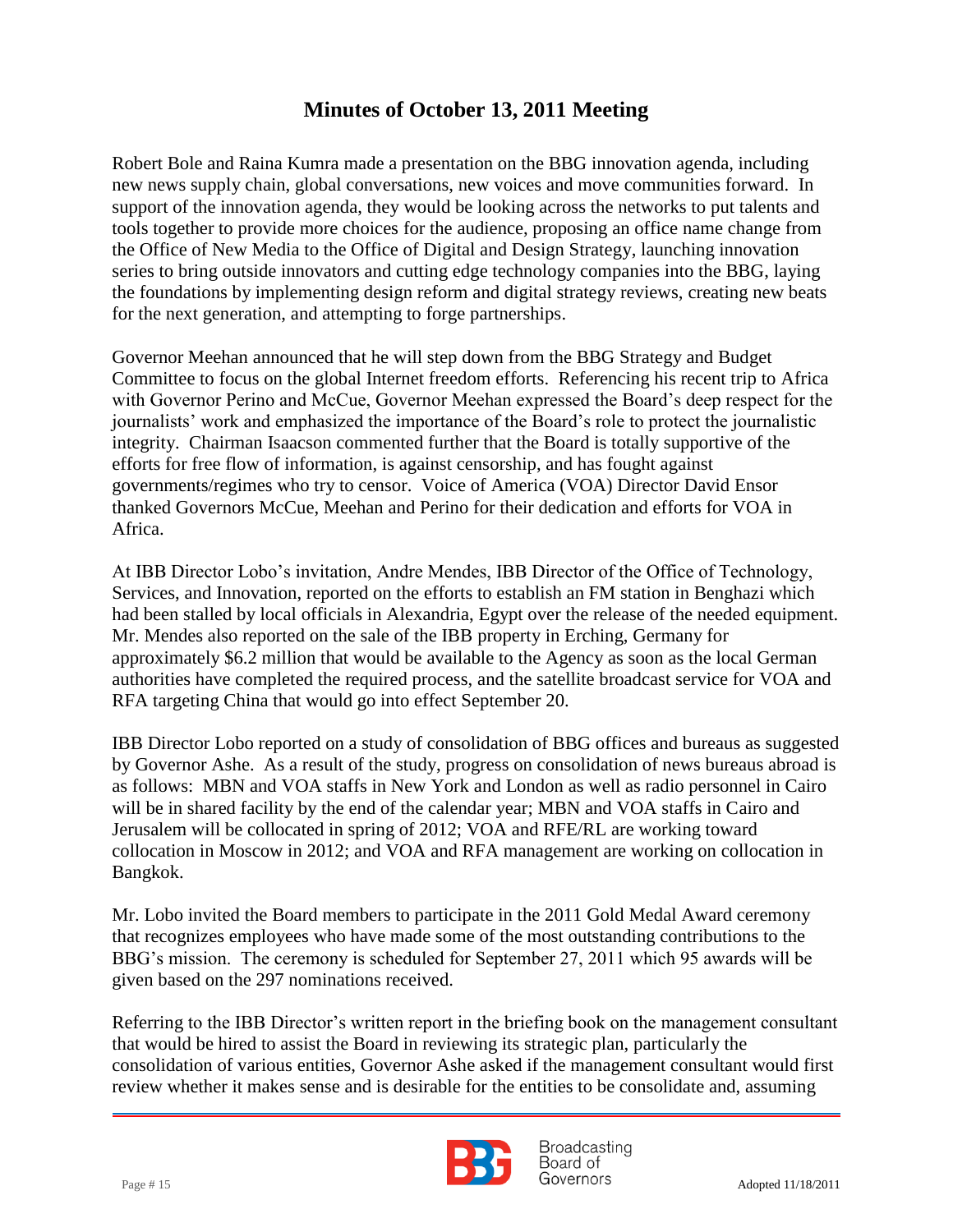that it is desirable, then develop a plan for implementation. Mr. Lobo replied affirmatively and stated that the management consultant would be selected in the coming days, and its priority would be to meet with the Board, network heads, and key personnel in order to discuss what the Board wants to do and that this would be one of the priority discussions.

MBN President Brian Conniff announced that Alhurra's weekly audience in Egypt had doubled to nearly 8 million according to recent survey results. A short video clip of Alhurra's coverage on the Libyan uprising was played. Mr. Conniff noted that MBN continues to share videos and reports with VOA to maximize resources on-the-ground. The Chairman commended MBN and VOA for their collaboration.

Office of Cuba Broadcasting Director Carlos Garcia described some programming initiatives, including changing the format for radio news, integrating social media, implementing proxy sites, installing a new TV studio set and among other efforts.

VOA Director David Ensor thanked the Board for the opportunity to serve for VOA and noted that it was his first Board meeting. He provided programming highlights including VOA correspondents reporting from North Korea and Burma, a joint VOA and Alhurra minidocumentary on the relationship between a Muslim mayor and an Orthodox Jewish deputy mayor (short video clip was played), a launch of Somali/Amharic special radio broadcasts to provide specific news and information to refugees impacted by the famine and drought in East Africa, and a new web video series, "OMG! Meiyu," that gives Mandarin Chinese speakers a fun and accessible window into the colloquial side of American English (A short video clip was played).

RFE/RL President Steve Korn reported that he had spent a full week in Prague with the staff there and will meet with all the language services in the coming days to learn and understand about their work. He expressed his appreciation for the journalists' courage and dedication to the mission of the organization.

RFA President Libby Liu thanked Mr. Bole and Ms. Kumra for their assistance in digital innovations. She alerted the Board about a changing media scene in Burma including the government's relaxation of Internet blocks of VOA, BBC and other websites and the disappearance of the government's criticisms of Western media.

Chairman Isaacson announced that the next Board meeting will be held at BBG headquarters in Washington, and that the Board tries to hold at least one meeting each year at the headquarters of each of the BBG-sponsored international broadcasting entities and thus, will be meeting at MBN headquarters in Springfield, VA in December.

There being no other business, the Chairman adjourned the meeting.

The Broadcasting Board of Governors agreed to the following decision elements (all decisions were adopted by a unanimous vote unless otherwise indicated):



**Broadcasting** Board of Page # 16 Adopted 11/18/2011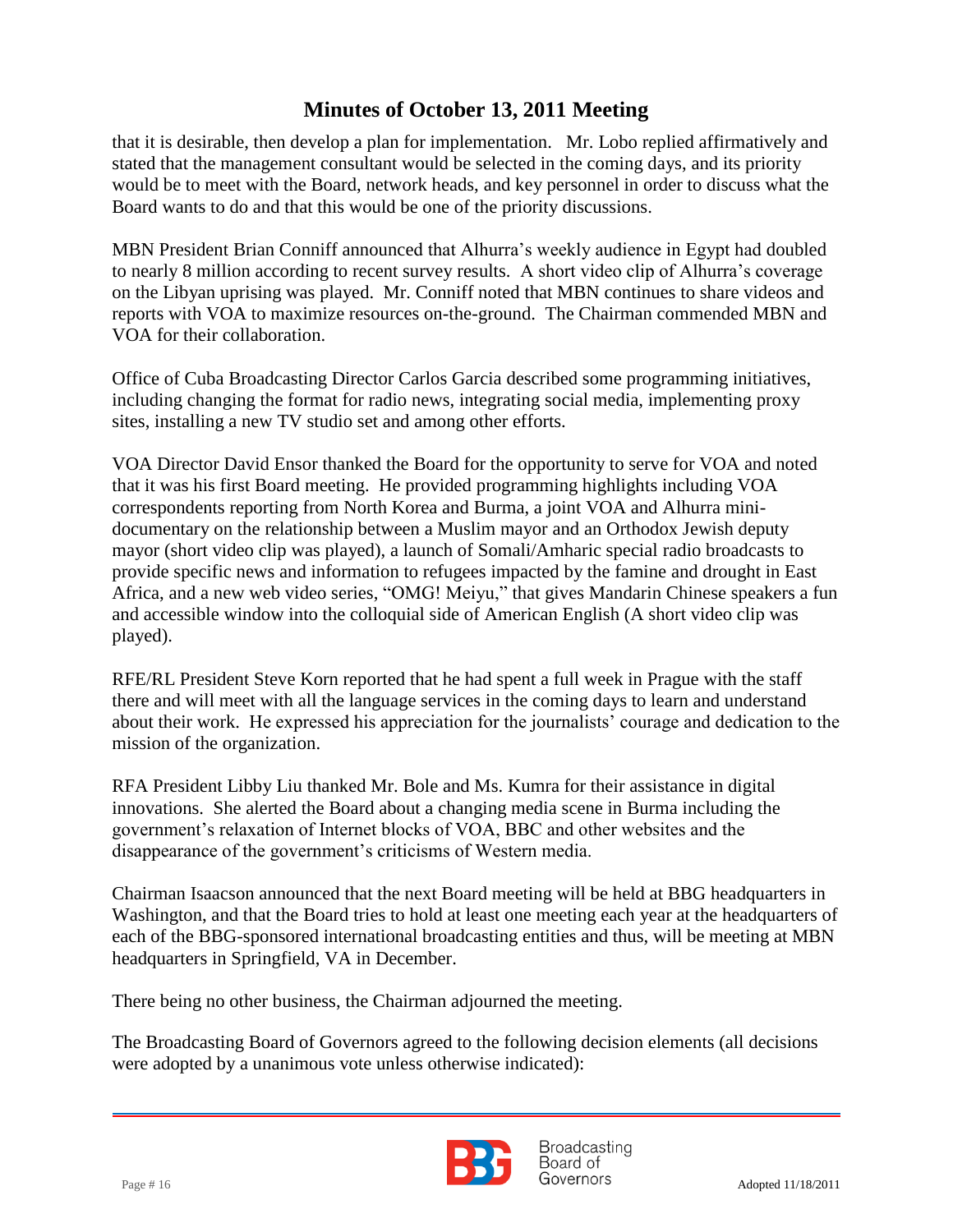- 1. Adoption of July 14, 2011 Minutes. Acting Under Secretary of State Ann Stock made a motion for the adoption of the minutes of the July 14, 2011 meeting set forth in Attachment 2. Governor Ashe seconded. The minutes were adopted by the Board.
- 2. Adoption of Governance Committee Recommendations. The Board heard a briefing from Governor Mulhaupt regarding the Governance Committee meeting held on September 14, 2011, including the following recommendations by the Governance Committee:
	- a. Adoption of the July 13, 2011 Governance Committee Report. Governor Mulhaupt moved for the adoption of the July 13, 2011 Governance Committee Report as set forth in Attachment 3 its entirety, noting that the plenary Board had already adopted a number of the recommendations individually at the Board's July 14, 2011 meeting. Chairman Isaacson seconded. Governor Ashe abstained. The report was adopted by the Board.
	- b. Status of IBB-BBG Merger. The Board received a status update on the implementation of its April 2011 decision to merge the staffs of the International Broadcasting Bureau (IBB) and the BBG. Governor Mulhaupt moved to adopt the Committee's recommendation in b (ii). Chairman Isaacson seconded. The recommendation was adopted by the Board.
		- i. The Board noted that a reprogramming letter outlining the new IBB offices was sent to the Agency's Congressional oversight committees on August 26, 2011 and that Congressional concurrence was received the day before the meeting.
		- ii. The Board directs the IBB Director to create the offices contemplated in the reprogramming letter (and previously approved by the Board at its June 2011 meeting) in order to implement the IBB/BBG merger in compliance with applicable law and regulation.
	- c. Revision of Grant Agreement. The Board received a status update on revising the grant agreement. Governor Mulhaupt moved to adopt the Committee's recommendation to approve the revised grant agreement. Governor Ashe made a motion to amend the revised grant agreement to include "routine correspondence or communications" in Article IV(c)(4). Chairman Isaacson seconded the amendment. The Board adopted the amendment. Governor Mulhaupt moved to adopt the revised grant agreement as amended. Chairman Isaacson seconded. Governor Ashe voted "no". The Board then adopted the revised grant agreement as amended as set forth in Attachment 4.
		- i. The Board noted its September 2010 decision to revise the terms and conditions of the grant agreements to correspond to the operational realities of the relationships between the BBG and each respective grantee, the requirements of



**Broadcasting** Board of Page # 17 Adopted 11/18/2011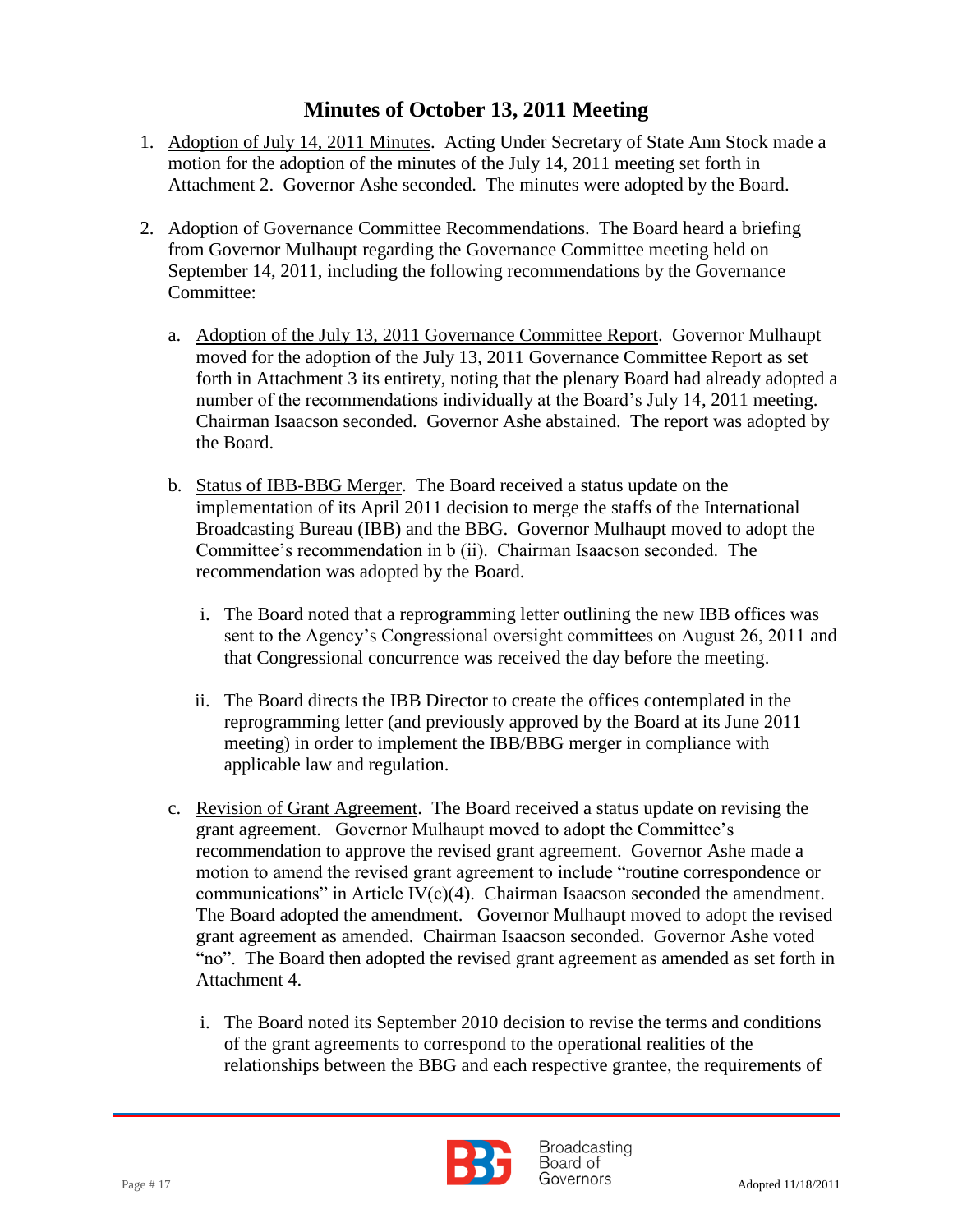the U.S. International Broadcasting Act of 1994, as amended, and federal grant law.

- ii. The Board noted that IBB staff has worked with the legal and financial staffs of the grantees to prepare a revised grant agreement in order to satisfy the requirements of the September 2010 Board decision.
- iii. The Board noted the advice of the BBG Office of General Counsel that the proposed grant agreement is consistent with the BBG's statutory authority and complies with applicable law and regulation.
- iv. The Board approves the revised grant agreement in all material respects and directs the IBB Director to work with the grantees to finalize the agreements and issue them to the grantees for signature by no later than October 1, 2011.
- d. Release of Materials from Closed Board Meetings. Governor Mulhaupt moved to adopt the Committee's recommendation in (d)(i) to direct the IBB Director to develop a protocol. Governor Ashe seconded. The recommendation was adopted by the Board.
	- i. The Board directs the IBB Director to develop a protocol for producing minutes for all future closed meetings of the plenary Board and releasing to the public such portions of the minutes as may be lawful and prudent to release.
	- ii. The protocol should involve a mechanism to allow interested Governors to review the minutes prior to their release.

#### Other Attendees:

The following persons were also present during all or part of the meeting: International Broadcasting Bureau (IBB) Director Richard Lobo, Executive Director Jeffrey Trimble, Deputy General Counsel and Board Secretary Paul Kollmer-Dorsey, Chief Financial Officer Maryjean Buhler, Director of Communications and External Relations Diane Zeleny, Director of the Office of Strategic Planning & Performance Measurement Bruce Sherman, Special Projects Officer Oanh Tran, Director of Public Affairs Letitia King, and Board Operations and Policy Adviser Ashley Pyle; Steven Korn, President of Radio Free Europe/Radio Liberty (RFE/RL); Libby Liu, President of Radio Free Asia (RFA); Brian Conniff, President of the Middle East Broadcasting Networks (MBN); Carlos Garcia-Perez, Director of the Office of Cuba Broadcasting (OCB); David Ensor, Director of the Voice of America (VOA); Andre Mendes, IBB Director of the Office of Technology, Services, and Innovation; Robert Bole, IBB Co-Director of Digital Innovations; Raina Kumra, IBB Co-Director of Digital Innovations; and Lynne Weil, Senior Advisor to the Under Secretary for Public Diplomacy & Public Affairs.



**Broadcasting** Board of Page # 18 Adopted 11/18/2011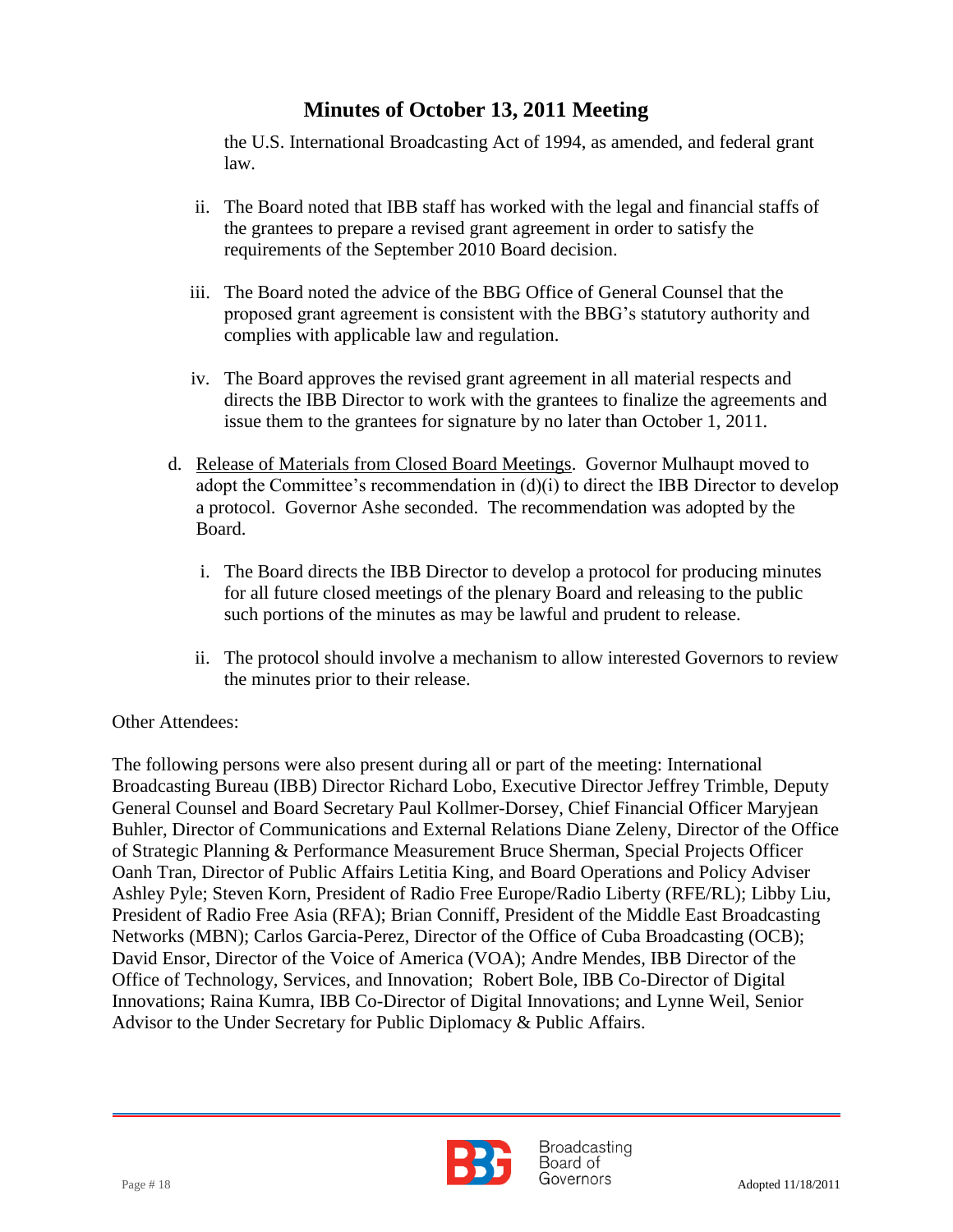Approved:

 $\overline{a}$ Walter Isaacson Chairman

Witnessed:

\_\_\_\_\_\_\_\_\_\_\_\_\_\_\_\_\_\_\_\_\_\_\_\_\_ Paul Kollmer-Dorsey Secretary

Attachments:

- 1. Agenda for September 15, 2011 Meeting
- 2. Minutes of July 14, 2011 Meeting
- 3. Governance Committee Report from July 13, 2011 Meeting
- 4. Revised Grant Agreement

\_\_\_\_\_\_\_\_\_\_\_\_\_\_\_\_\_\_\_\_\_\_\_\_\_\_\_\_\_

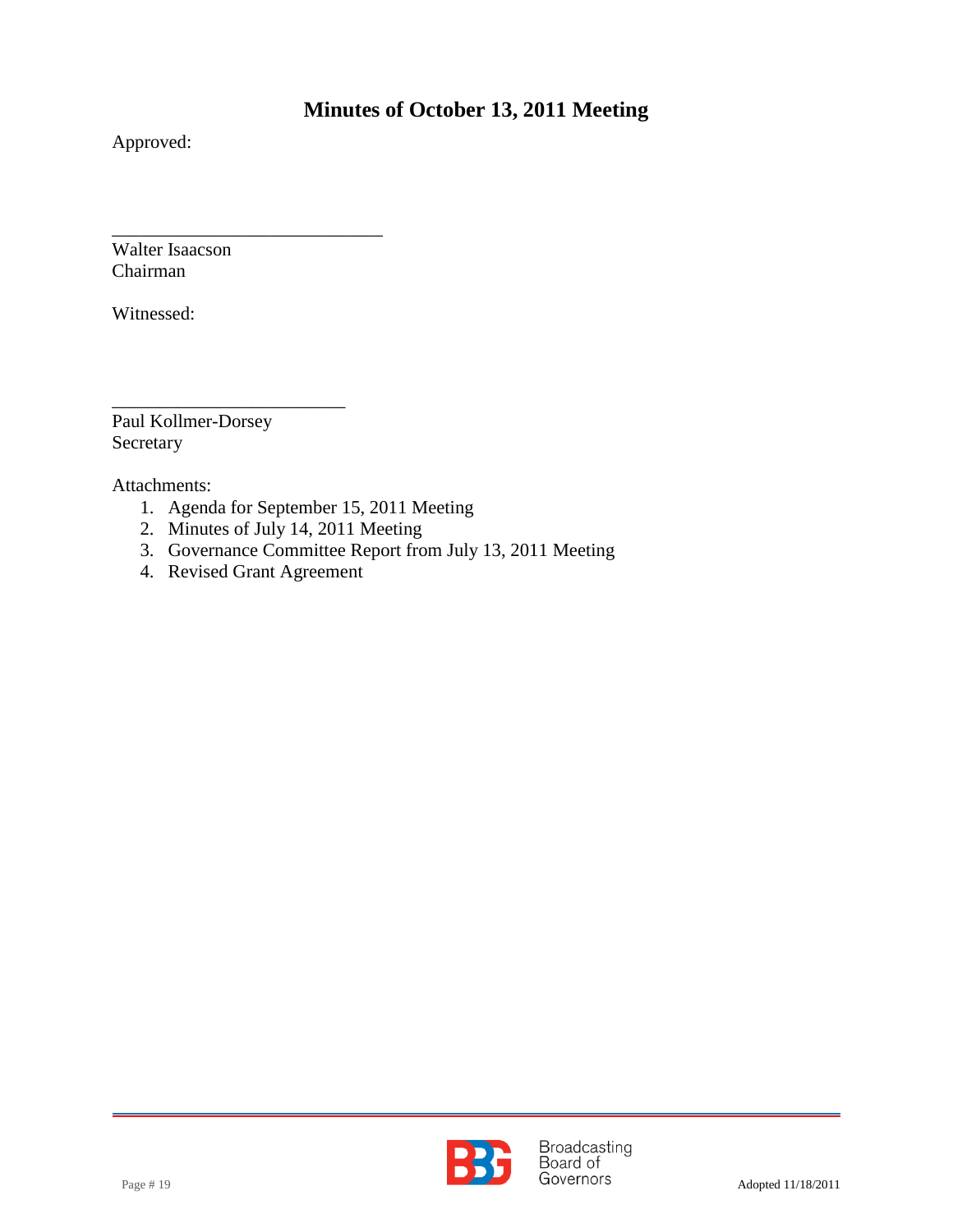#### **ATTACHMENT 4**

### **REPORT OF THE BBG STRATEGY AND BUDGET COMMITTEE**

#### **October 13, 2011 BBG Headquarters, Washington D.C.**

| <b>Members</b> | Governor Michael Meehan, Co-Chair         |
|----------------|-------------------------------------------|
|                | Governor Enders Wimbush, Co-Chair         |
|                | Governor Dennis Mulhaupt                  |
|                | BBG Chairman Walter Isaacson (ex officio) |
|                |                                           |

### **REPORT ON THE 2010-2011 STRATEGIC REVIEW\***

Under the direction of the Board, the Strategy and Budget Committee led a strategy review from September 2010 to May 2011. Below are details of the process; a summary, in the form of a narrative for the 2012-2016 BBG strategy, of the review findings; and recommendations to the Board.

We urge the Board adopt this report as the framework of its 2012-1016 strategy.

The Board, adopting this report, is expressing its fundamental belief that U.S. international broadcasting is up to the challenges. We believe we have the people and creativity and, if we restructure and reallocate resources strategically, the resources to be what we aim to be: the world's leading international news agency by 2016 with 216 million global audience, focused on the agency's mission and impact.

The BBG, in the size and scope of our news gathering and reporting, the daily broadcast hours, the number of language services, and many other criteria, is already a leading international news agency. Yet, due to inefficiency, redundancy, and lack of coordination, we have not lived into our potential. It is time to do so.

This is our call to action: *Impact through Innovation and Integration*.

#### **Summary of BBG's 2010-2011 Strategic Review Process**

The comprehensive process covered all BBG language services and target regions. The review included a detailed study of the global environment in which the BBG operates, an examination of the agency's mission statement, and consideration of the agency's distribution and technology efforts.

**<sup>\*</sup>** This report was adopted by the plenary Board at the October 13, 2011 meeting of the Broadcasting Board of Governors.



**Broadcasting** Board of Page # 20 Adopted 11/18/2011

l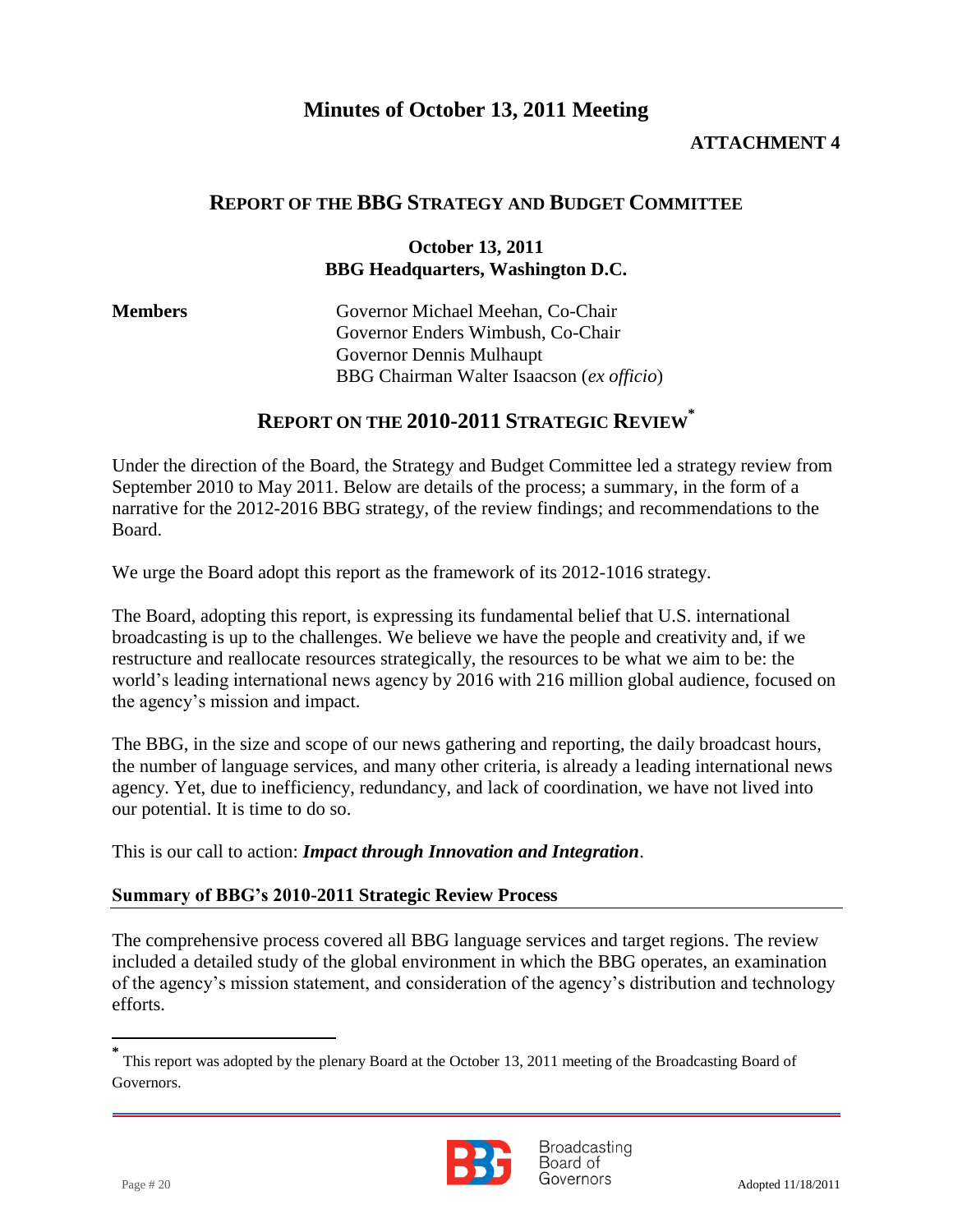assessment of leading strategic and media factors in the BBG's broadcast areas as well as their The BBG also engaged in regional reviews that included in-depth consultations with senior management and language service heads and staffs at each of the BBG broadcast organizations. The regional reviews also involved panels of experts, who on *pro bono* basis offered their views as to the language services' unique value and impact. Governors attended many of the review sessions.

The Strategy and Budget Committee called numerous meetings to hear interim reports and recommendations as the review proceeded, allowing senior broadcast management additional opportunities to express their views. The Committee then reported its findings to the full Board at its monthly meetings. This process has richly informed the formulation of the BBG's FY 2013 budget request.

Process details:

### **Global Operating Environment**

The strategic review launched with briefings from the National Security Council and State Department regarding the United States' national security and public diplomacy strategies. The Board also heard briefings and research presentations from the State Department, CIA, Gallup, and Intermedia on global, political, and media trends.

Broadcasting entities provided analyses of their strengths, weaknesses, opportunities, and threats (SWOT analysis) for each of their respective language services as a tool for understanding the environments in which each entity operates. The BBG completed a similar analysis for U.S. international broadcasting as a whole.

### **Mission Statement**

The Strategy and Budget Committee convened a special session in October 2010 to initiate a discussion of the Agency's mission statement and the roles of the BBG-funded broadcasting entities. The leaders of each entity (IBB, VOA, OCB, RFE/RL, RFA, and MBN) continued meeting on several occasions throughout the strategic review to shape a new mission statement for the BBG. Their hours of work incorporated feedback from the previous statement and lessons from the other elements of the strategic review as it progressed.

### **Distribution and Technology**

The IBB Coordinating Committee is required by the United States International Broadcasting Act of 1994, as amended, to "address operational strategies arising from the implementation activities of the elements of United States international broadcasting." The Board directed the Committee to focus its efforts on providing input to inform the BBG strategic review dealing with global distribution of programming and use of technology.



**Broadcasting** Board of  $Page #21$   $Adopted 11/18/2011$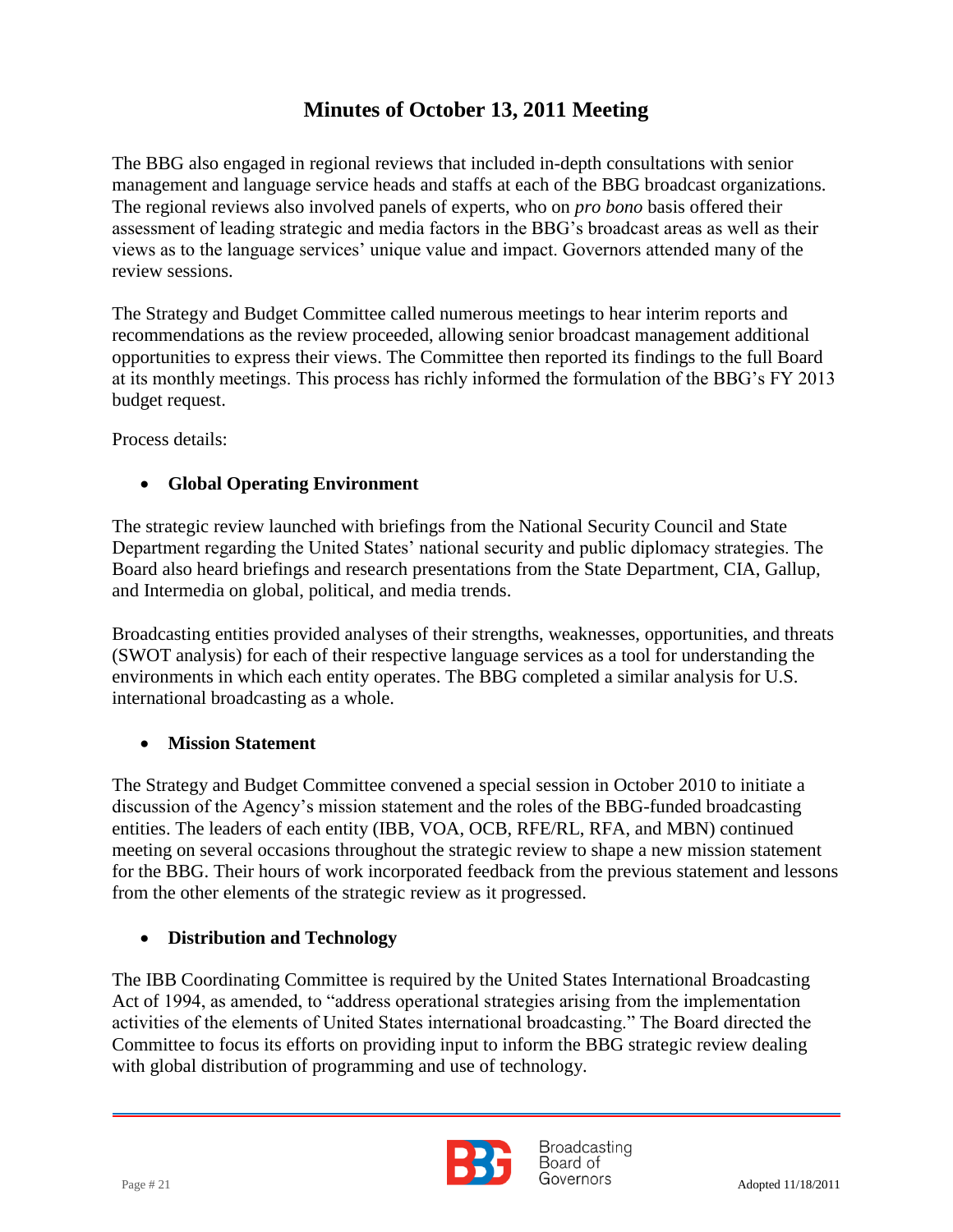review on distribution challenges and opportunities, media use, modes of distribution, weekly In December 2010, the IBB Director presented a report to the Strategy and Budget Committee focused on the principles and methods for establishing a global distribution strategy. The IBB Coordinating Committee continued contributing to the strategic review throughout the process by attending the internal roundtables described below and providing data for each regional reach, and annual distribution costs by each language service in the region.

#### **Regional Reviews**

About 75 percent of the strategic review's meetings were devoted to regional reviews. The aim of the regional reviews was to pinpoint the political and media factors shaping BBG broadcast environments, to understand current BBG-sponsored broadcasting strategy and efforts, and to think expansively about future directions – all with a specific regional focus. Each regional review included a panel with external consultants, an internal roundtable with entity management and language service personnel, and a briefing book with detailed information specific to the region. Each external panel included between three and five experts from varied fields – area specialists, journalists, media professionals, etc. In total, the Strategy and Budget Committee held over 15 such panels with more than 75 experts.

Understanding the importance of internal and bottom-up feedback, the Committee also held internal roundtables for each region to solicit the views of management and language service personnel. The Committee spent more than 40 hours in 22 such roundtables. These meetings brought staff from different BBG entities operating in overlapping regions together for the first time for a strategic discussion. For instance, the regional reviews covering Iraq and Iran included management and language service personnel from VOA, RFE/RL, and MBN, as well as IBB.

The briefing books for each regional review remained consistent and contained the following background information to support the Board's decision-making:

- o The United States' foreign policy and national security perspective in the region;
- o Language service review profiles for each language service in the region;
- o Performance plans or roadmaps for each language service in the region;
- o The SWOT analysis for each language service in the region;
- o A discussion draft of a strategy map for BBG broadcasting to the region;
- o An analysis of the distribution challenges and opportunities in the region from the IBB Coordinating Committee; and
- o Data on media use, modes of distribution, weekly reach, and annual distribution costs by each language service in the region.

About 20 briefing books, 15 devoted entirely to regional reviews, were produced to support strategic considerations.

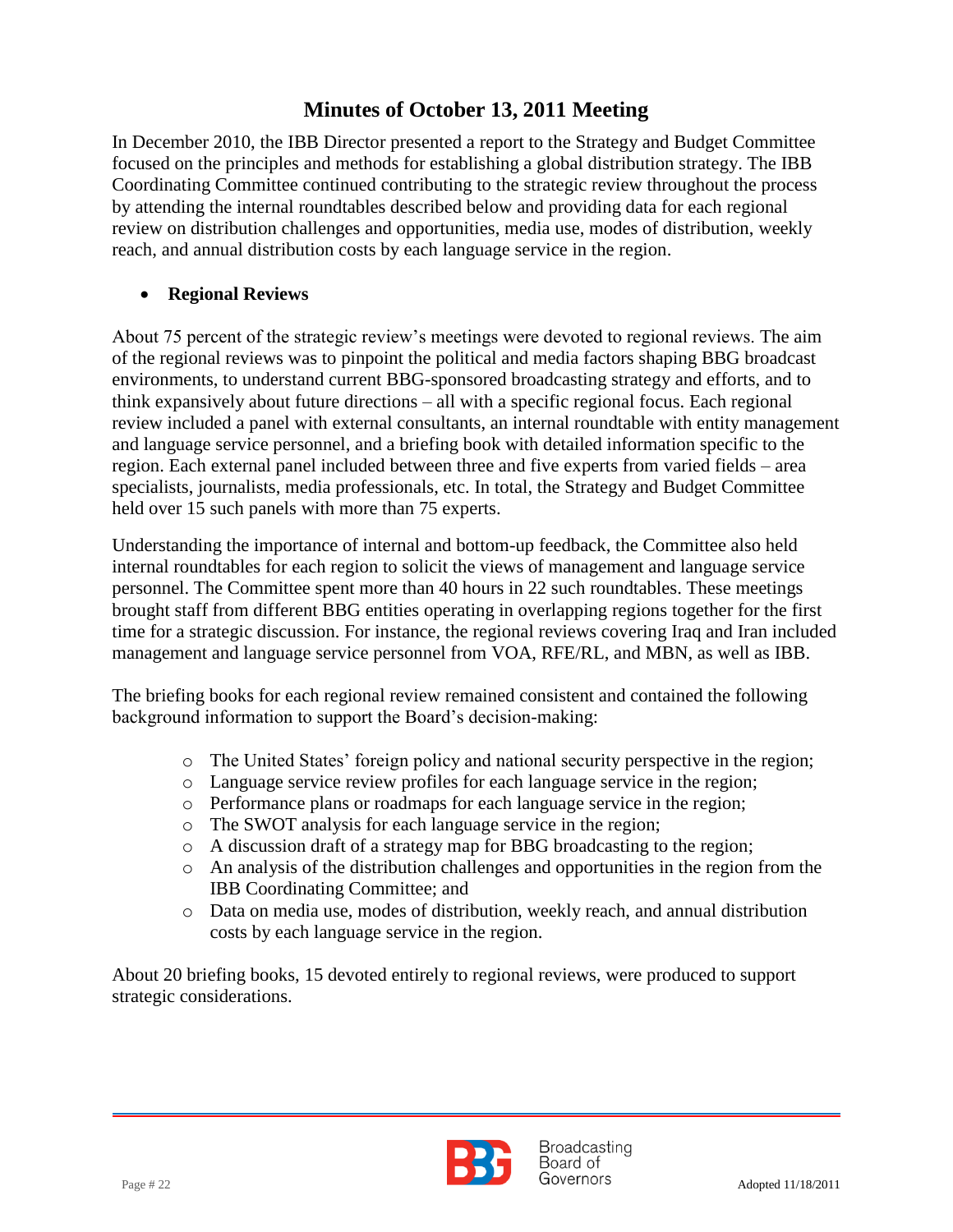#### **Summary of BBG's 2010-2011 Strategic Review Findings**

### **Narrative** *Impact through Innovation and Integration* **BBG Strategic Plan, 2012-2016**

*(Note*: The following lays out in brief narrative form the future strategic direction of the Broadcasting Board of Governors, consistent with the principles approved by the Governors at their July 2011 meeting. Supporting this document are supplemental papers that provide analysis and further action steps in the areas of distribution, regional and country plans, and specific future media initiatives.)

#### **Our Impact in the World**

At the historic junction of global political and economic upheaval and a sweeping revolution in communications, U.S. international broadcasting faces exciting opportunities and critical challenges in its core mission to promote freedom and democracy. The global need for objective news, analysis and free debate has never been more timely or relevant:

- o In the Middle East and North Africa, vibrant but uneven democratic transformation is being fueled by vital, instant news and information.
- o Extremist propaganda within or from Afghanistan, Iran, North Korea, Pakistan, Somalia, Yemen, and elsewhere – stokes threats to U.S. national security by inciting violence against America and its allies.
- o Country after country, from Belarus to Burma to Russia, represses human rights and restricts free flows of information.
- o Governments that censor the news and seek to control the media act with increasing impunity. From China to Cuba, countries have declared war against the Internet and traditional media, including increased jamming of radio and satellite broadcasts.
- o Millions in Africa, Haiti, and elsewhere who suffer the ravages of famine, natural disasters and disease desperately need humanitarian information lifelines.

Our nation's overseas media outlets – Voice of America, Radio Free Europe/Radio Liberty, Alhurra TV and Radio Sawa, Radio Free Asia, and Radio and TV Marti – are vital, cost-effective national security assets whose impact is felt by some 166 million people weekly everywhere on the globe where critical U.S. interests are at stake. U.S. international broadcasting has evolved over six decades as broadcasting initiatives were created to meet national security challenges. To provide resources to increase our impact and meet future challenges, consolidation and rationalization are necessary.

U.S. international broadcasting supports societies in transition and in crisis. It provides an antidote to censored news; technologies to break through government information firewalls; and timely, life-saving information critical during humanitarian emergencies.



**Broadcasting** Board of Page # 23 Adopted 11/18/2011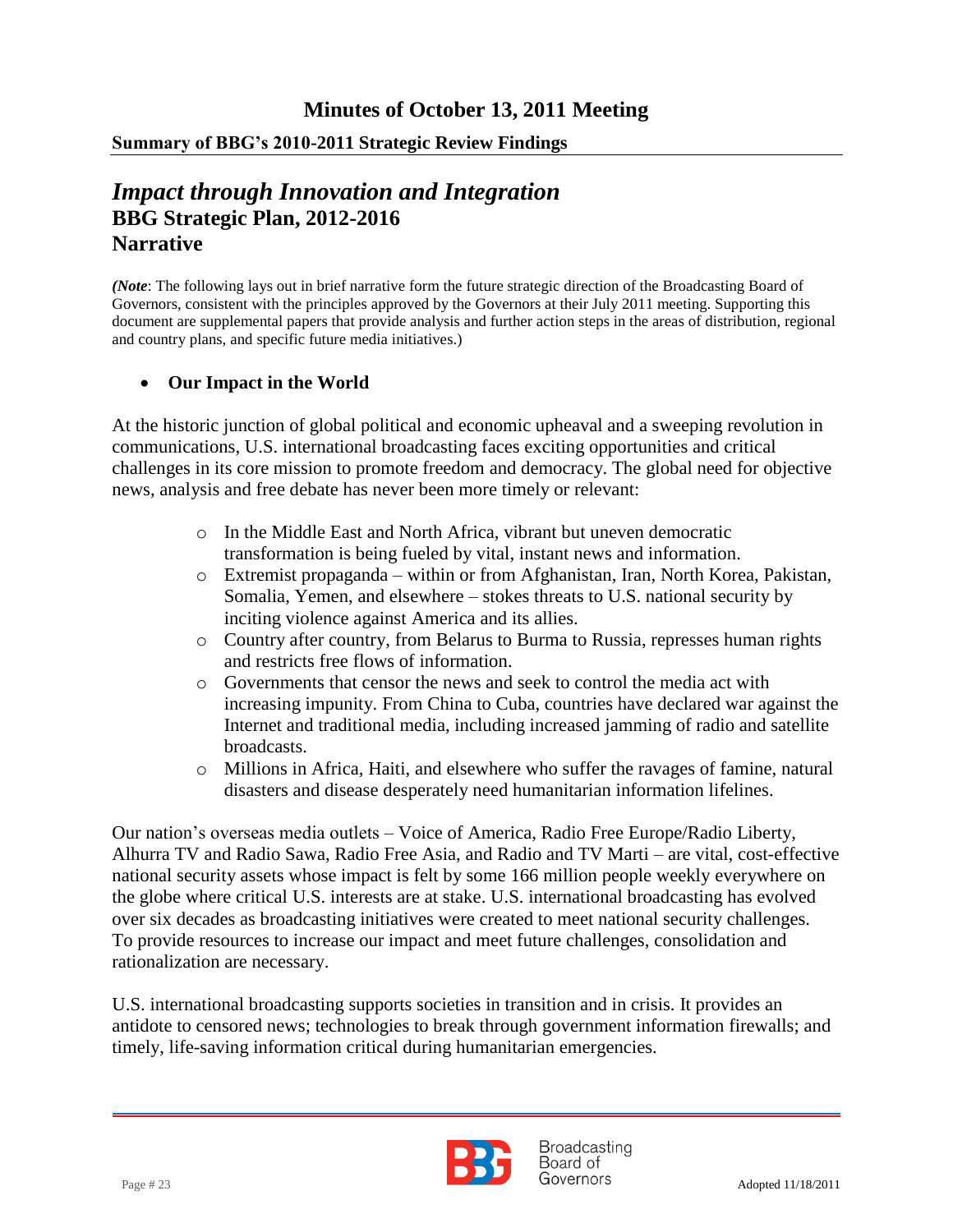With global press freedom at a two-decade low, our value-added is to support freedom of press and expression, essential to fostering and sustaining free societies. Promoting the development of these healthy, stable, democratic societies through credible, accurate journalism supports U.S. national interests.

Unconstrained by the demands of a commercial model – but fully independent editorially –  $BBG$ is responsive to U.S. foreign policy priorities. We reach people in their languages of choice; in countries where advertising revenue to support independent journalism is limited or not available; where there are severe obstacles to developing relevant programming and hiring and training journalists; and where governments jam broadcasts and censor the Internet. In short, we go where other media outlets are reluctant to go, and we leave when the media environment provides the population what they need.

### **The New Global Information Environment**

As vital as our mission is, retaining and increasing our audiences and our impact will not be easy in the face of intense competition from traditional media outlets and expanding digital and social media alternatives.

Across the world, commercial, cable and satellite TV and FM radio stations continue to proliferate. TV remains the world's dominant medium for news and entertainment. The Internet continues to grow. Social media usage is increasing geometrically. Ownership of mobile phones has reached near saturation levels in even the poorest countries.

It is crucially important that we reach audiences on their preferred media platforms. Almost always, this means using multiple platforms simultaneously. Yet we do not have unfettered access to these platforms or unlimited resources. Governments routinely deny access to local TV and radio broadcasting, or local media laws restrict the type of content foreign sources can distribute. Some countries – including Iran, China, North Korea, Cuba and Ethiopia – jam our broadcasts and block our Internet sites.

Information technology and access has empowered citizens to develop their own news and stories independently of traditional channels. Information and ideas now flow largely through networks, not hierarchies. Online communities and conversations abound amid growing information chaos and clutter. Going forward, it will be increasingly difficult for any one organization to drive the news or discussion agenda. Just getting heard will be hard.

Yet while the world is awash in media, press freedom stands at a two-decade low, according to Freedom House. More media does not necessarily mean better journalism. In many countries, the Internet is under wholesale assault. Reporters without Borders cites China, Cuba, Iran, Saudi Arabia, Syria, Turkmenistan, and another half-dozen countries as "enemies of the Internet." The absence of free flows of credible information in many of our markets, despite the proliferation of media, further points up our relevance and opportunity.



**Broadcasting** Board of Page # 24 Adopted 11/18/2011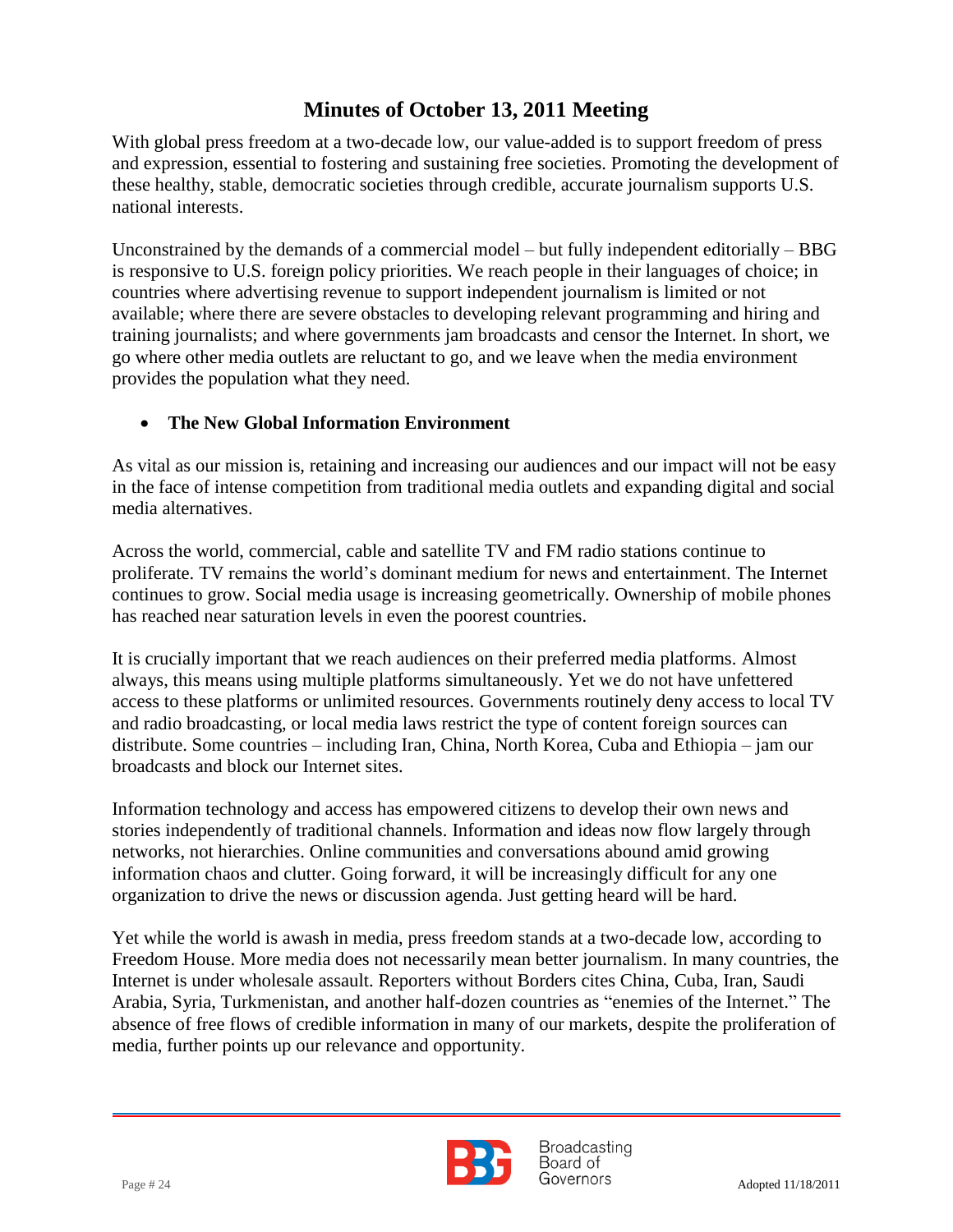international media efforts. China has a multi-billion dollar global information campaign Against this backdrop are the activities of other government-sponsored international media. Western government-supported media are experiencing severe budgetary pressures leading them to eliminate language services, terminate distribution networks, and lay off journalists. At the same time, China, Russia, Iran, Qatar, and other countries are well-financed and expanding their underway, strengthening the Xinhua News Agency as well as China Radio International and CCTV. Qatar, building on the Al Jazeera brand in Arabic and English, is soon to launch services in Serbo-Croatian, Swahili, and Turkish.

Non-state actors, most notably those who support violent extremism, are also active in global media. Al Qaeda, the Taliban, and their affiliates carry out aggressive campaigns of disinformation and propaganda, not only in the Middle East and South Asia but in East and West Africa and around the world via the Internet.

Compounding the challenge is the burgeoning global youth population. In nearly every one of our markets, the median age of the population is between 18 and 30. New audiences have to come from among the hundreds of millions in this cohort. For the most part these people have never heard of our traditional radio and TV stations, or our Web sites. Their media use strongly favors digital platforms. Their interest in news, our traditional strength, is very limited.

### **The Urgency of Innovation**

We have to innovate as never before to remain strategically relevant in the current geopolitical context and to compete effectively in the new global information space. The innovation we need is not just about new content or products; it's about creating altogether new ways of doing business to accomplish the agency's mission.

Innovation means, for example, harnessing our original reporting now spread across 59 different language services to power an unprecedented Web-based global news network. It means developing automated translation that will allow users anywhere in the world to tap into this new network and consume our products in their native language. It means exploiting delivery technologies newly prominent in key markets, such as satellite-delivered video for China, Central Asia and Southeast Asia.

It means launching a prototype TV channel in Latin America that features crowd-sourced content targeted to youth. It means working with other elements of the U.S. Government, such as placing FM antennas at U.S. embassies in Africa as a low-cost, high-impact solution for badly needed additional distribution. And it means partnering with other Western international broadcasters in global research efforts to share research techniques and costs in ways that will expand our audience and market knowledge base to inform strategies.

#### **A Leader in Internet Censorship Circumvention and Anti-Jamming**

For over 60 years U.S. international broadcasting has fought censorship in all its forms. Today, a key strategic priority for the BBG is to assist the world's citizens to gain access to information



**Broadcasting** Board of  $Page # 25$  Adopted 11/18/2011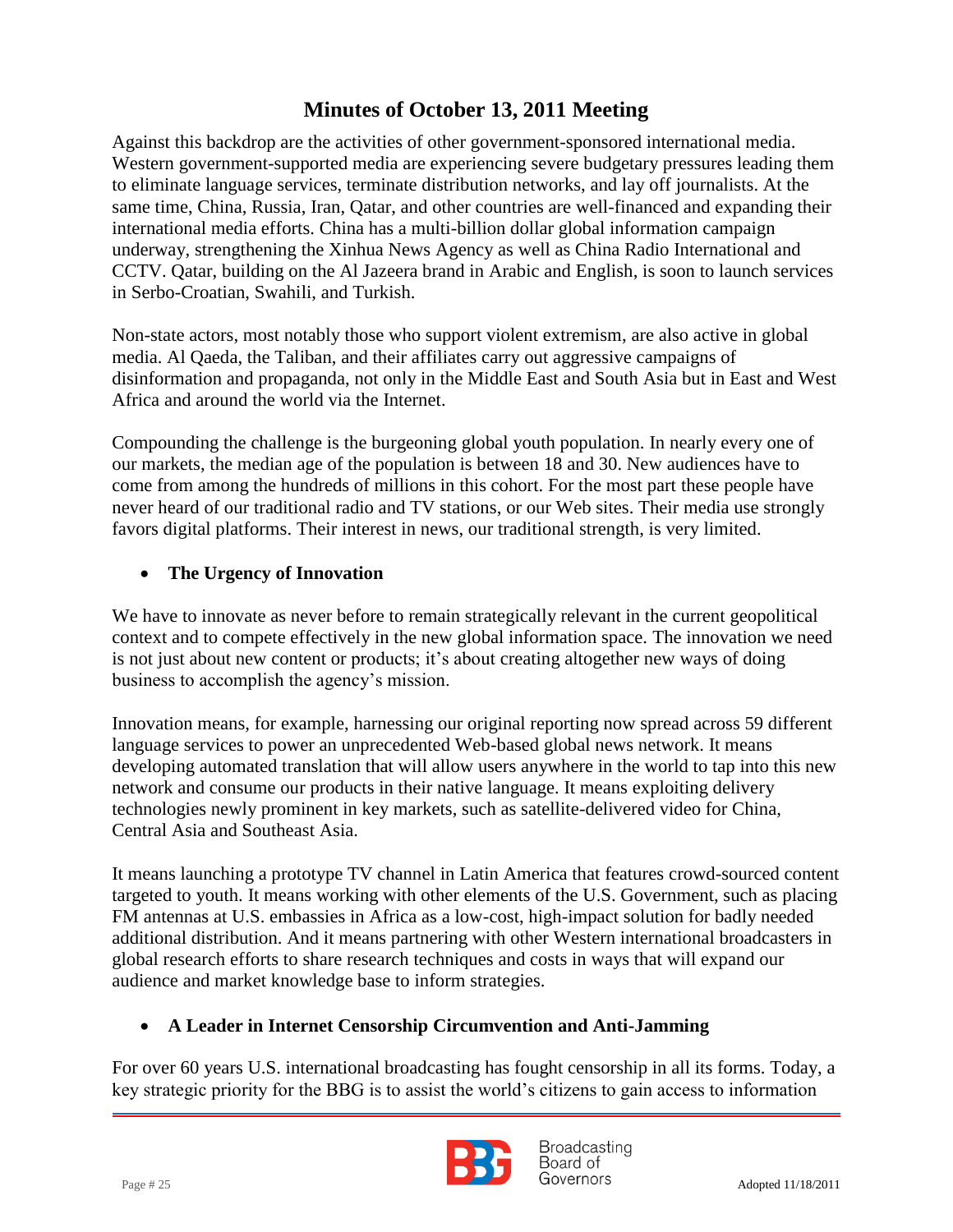issues of satellite jamming, censorship and Internet blocking. BBG's efforts are complemented on all platforms, and in every place where governments routinely censor information for political purposes. BBG's efforts to counter Internet censorship have grown exponentially in the past few years, with significant results for the millions of users who now have unfettered access to the Internet. BBG also seeks to raise a strong voice on the international stage in order to expose the through close coordination with the State Department.

### **The Need for Integration**

Today's economic realities argue for correcting our organizational inefficiencies. The agency must be restructured and repositioned to provide a leaner, more streamlined and efficient entity to meet today's challenges and those that lie ahead.

The BBG is a complex amalgam of broadcast entities created at different points in time over the last 70 years in response to foreign policy challenges of the moment. It encompasses multiple media properties, some Federal and some non-Federal, with different legal and administrative frameworks; 59 languages but 83 language services with 40 percent overlap; nearly 4,000 employees; 50+ overseas bureaus; and 1,500 stringer reporters – all in organizational silos with little cross-cutting coordination.

The current structure complicates managing resources for highest impact as well as the integration and projection of core talents and capabilities. It obstructs efforts to transform the agency's assets into an integrated network that can take advantage of the wide-ranging, highly professional newsgathering activities done by each BBG entity. It also restricts our ability to merge our high-quality journalism with user engagement and peer-to-peer information sharing.

Integration must therefore accompany innovation as an operational imperative. We must break down a stove-piped bureaucracy of separate, semi-autonomous entities, and shape a robust, integrated, international media network with multiple brands targeted to markets where they still strongly resonate.

The BBG's year-long strategic review identifies a new organization through which a more effective broadcast organization can be built:

- o The agency's part-time board of directors will attend to broad strategic issues, maintenance of the firewall to protect the independence and integrity of the agency's journalism, as well as oversight of the BBG mission; a CEO selected by the Board and subject to the Board's supervision will manage the agency's dayto-day affairs.
- o All senior administrative and management functions including strategy, development, distribution, marketing, legal, communications, social media innovation, research and evaluation, will consolidate into one, integrated network management operation.



**Broadcasting** Board of Page # 26 Adopted 11/18/2011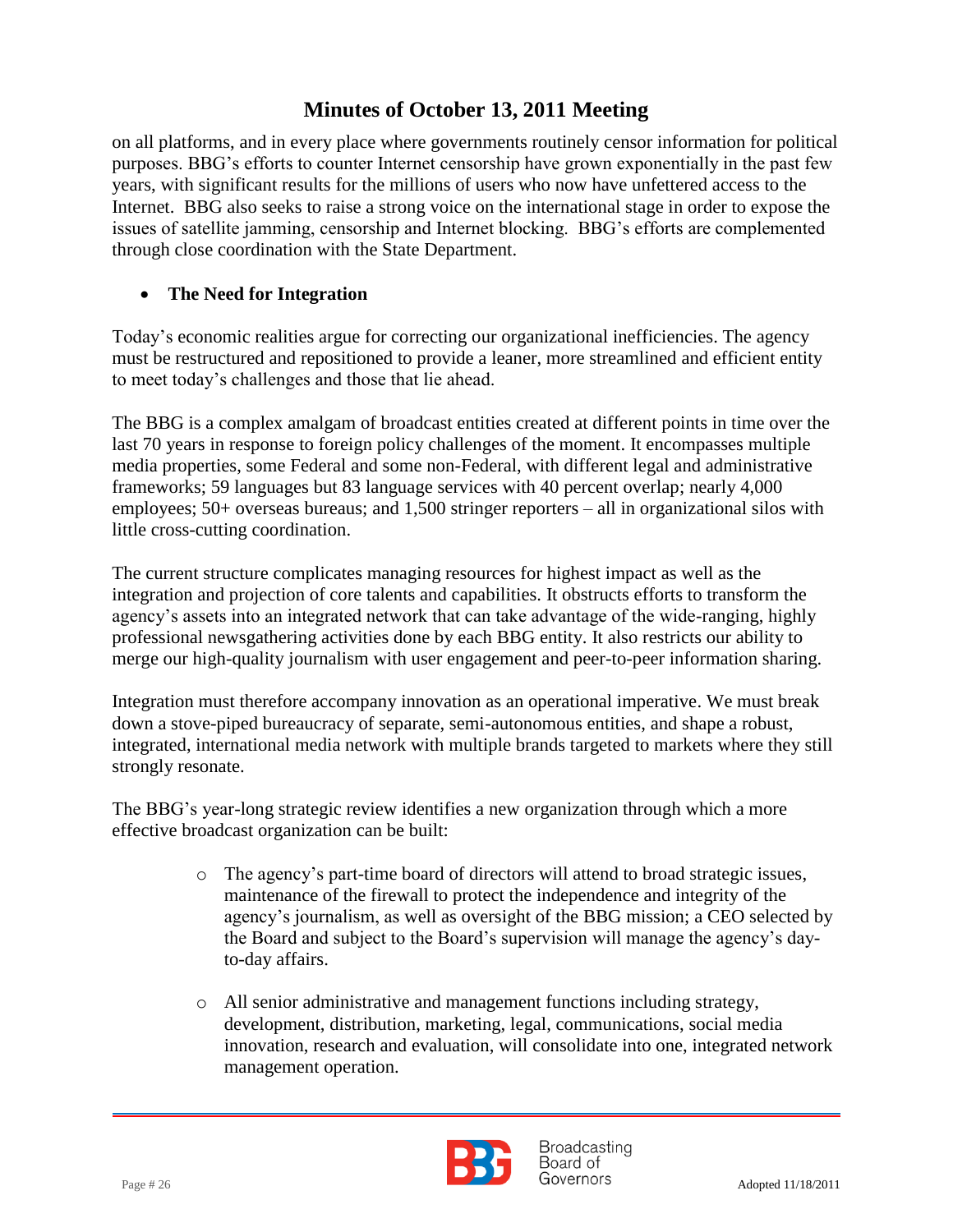- o The Agency has begun a study to explore the feasibility of consolidating the three grantee organizations (RFE/RL, RFA, and MBN), pending due diligence, into a single corporate structure sharing a unified administrative and legal framework, while retaining their journalistic missions. The due diligence will include a preliminary look at the short- and long-term financial ramifications and the other benefits and costs of consolidation. **\***
- o We will explore de-federalization of the federal agency components, beginning with a feasibility study to assess key legal and administrative issues. Optimally, all BBG components will share the same legal and administrative framework to maximize operational flexibility and integration.
- o We will end language services in countries with more developed, independent media, and that are no longer strategic priorities. Where we have two U.S.-funded media properties operating in a given country, now largely working in isolation of one another, they will cooperate, with shared bureaus, stringers, and distribution networks where feasible. Each will provide complementary, not duplicative, content.
- o We will make wholesale changes to the way we distribute our content. We are currently configured largely as we were in the 1980s, with substantial resources devoted to shortwave broadcasting. Global media use now strongly favors TV, the Internet, and FM radio as well as social media. Shortwave is vital in a half-dozen countries. But elsewhere we will sharply draw down our shortwave capacity to reallocate the resources to the new platforms our audiences are using.
- o We will forward deploy substantial news-gathering and reporting as well as program production assets away from Washington and towards the target markets, establishing strategic, efficient regional hubs and expanding overseas bureaus. This will enable more comprehensive and timely coverage of local issues and events which matter most to our audiences and will drive the planned global news network.
- o We will seek the repeal of a decades-long ban on domestic dissemination contained in the 1948 U.S. Information and Educational Exchange Act ("Smith-Mundt" Act). Adopted in the age of cross-border communication via radio, this Act did not envision either the Internet or satellite broadcasting, which do not honor national boundaries. With all of the BBG's 59 language services available via the web, the agency cannot comply with this outdated statute. In addition, to the extent that BBG-sponsored programming should be available to significant expatriate communities in the United States, we are unable to do so without acting

**<sup>\*</sup>** This language contains an amendment adopted by the plenary Board at the October 13, 2011 meeting of the Broadcasting Board of Governors.



**Broadcasting** Board of  $Page # 27$  Adopted 11/18/2011

l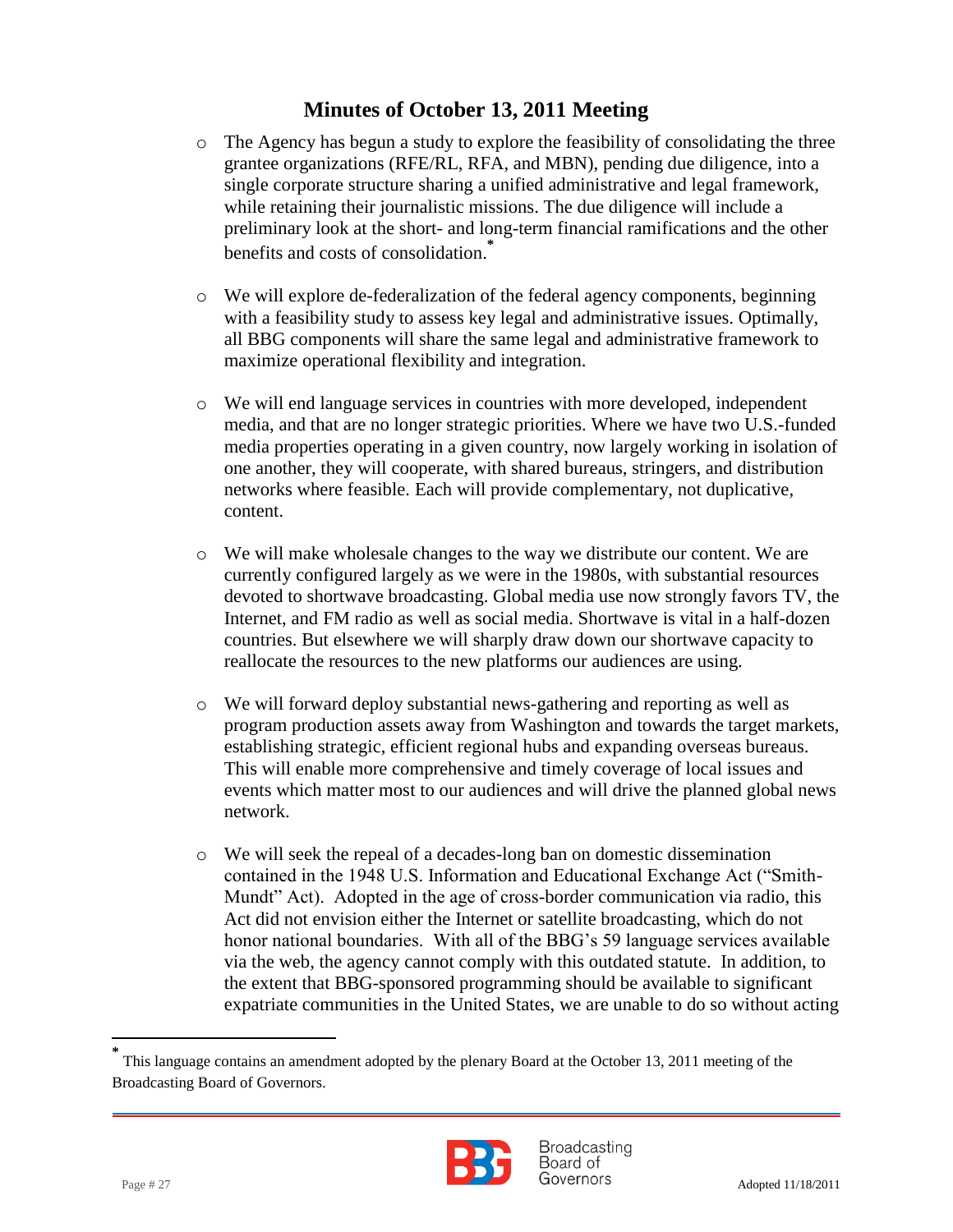counter to the limitation. To remedy this disconnect, the BBG has proposed, and the Administration approved, draft legislation to repeal the Smith-Mundt domestic dissemination ban as it applies to the BBG.

### **Our New Identity, Mission Statement, and Principal Goals**

By fundamentally restructuring and repositioning the agency we will create a new organizational identity with a new name. "Broadcasting Board of Governors" dates to our establishment as part of the now-defunct U.S. Information Agency in the mid-1990s. It is confusing, and fails to convey the diverse media operation we represent. The new identity will be corporate in nature. Our current brands will remain the public faces for our audiences, who have come to know and trust them.

None of the proposed restructuring and new identity changes our mission. It remains solidly to support freedom of press and freedom of expression. Yet, as our new direction makes clear, in today's global information environment we can't simply focus on generating great content, as important as it is. We must also embrace our audiences' content and the conversations they want to have.

We capture this in the following revised mission statement:

### *To inform, engage, and connect people around the world in support of freedom and democracy*.

We will aggressively pursue this mission across the Middle East and North Africa and elsewhere as democracy movements evolve and emerge; in China, Iran, North Korea and Cuba and all the places that deny their citizens access to independent news and information; in Africa and elsewhere not only to provide humanitarian relief but also to aid democracy formation and development; and in the face of extremist propaganda and hate speech from wherever they emanate.

Despite budgetary pressures, we will not accept that our audiences and our impact will shrink. Through the steps outlined here we intend to prepare and position the new agency for smart growth. Our strategic review of all agency broadcast operations over the last year has identified more than a dozen new media initiatives that will enable us to substantially expand global audience reach and impact.

Consistent with our review and future direction, we have set the following as our over-arching strategic objective:

### *To become the world's leading international news agency by 2016, focused on the agency's mission and impact.*

In support of this objective, and as a principal measure of its accomplishment, we have also set the following performance goal:



**Broadcasting** Board of Page # 28 Adopted 11/18/2011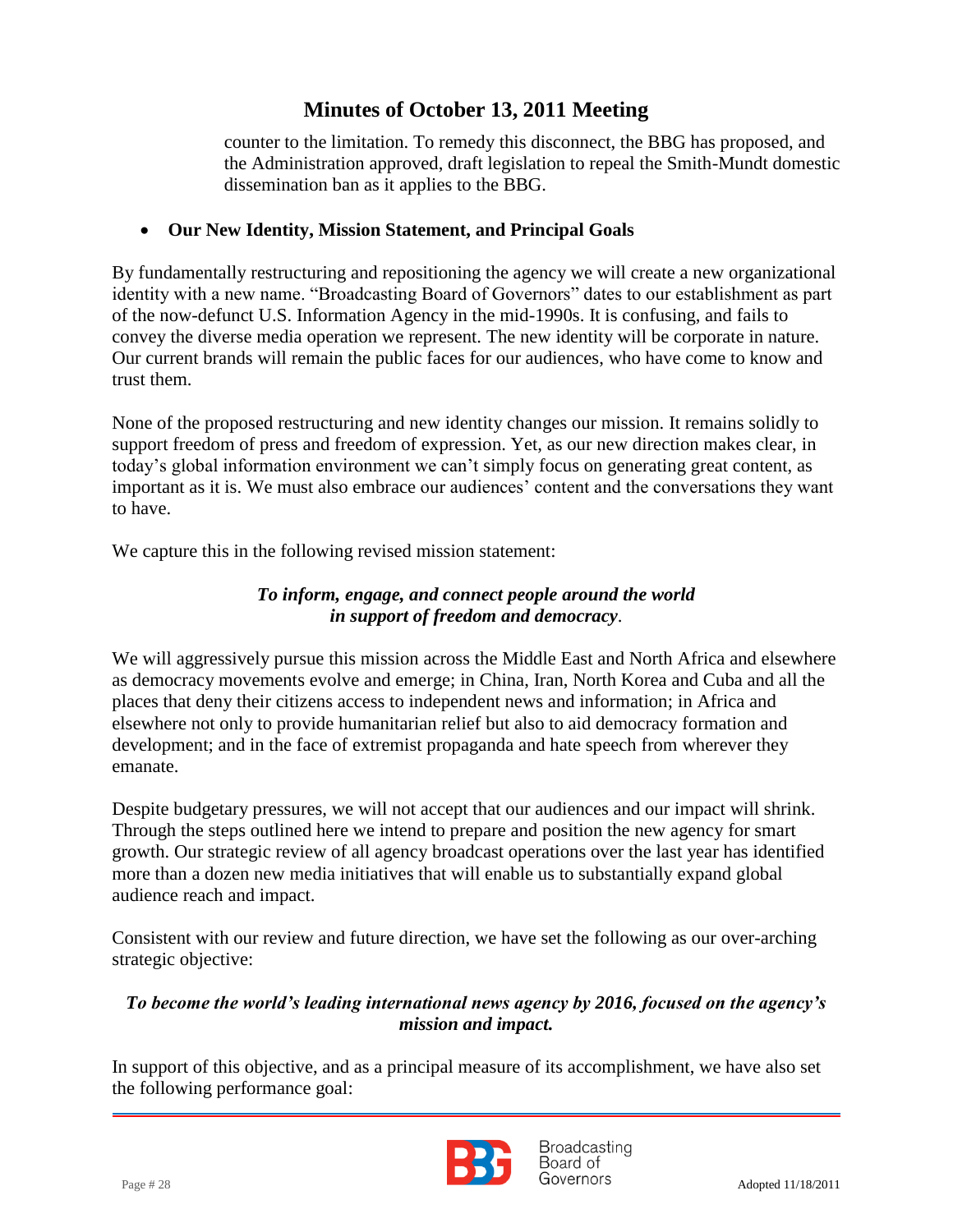### *To reach 216 million in global weekly audience by 2016.*

#### **Implementation Challenges**

The goals we have set are ambitious given the intensely competitive global information environment, real-world limitations on our ability to report and disseminate the news from countries that deny our journalists visas and jam our broadcasts, and the difficult federal government budget environment.

While much of the world's media is not free, its sheer abundance clutters the marketplace and makes breaking through to new audiences difficult. And other media organizations, public and private, are just as determined as we are to succeed. Many of them enjoy competitive advantages due to funding, ideological and cultural affinities with target audiences, and other factors.

Change on the order we propose is inherently unsettling. There will be resistance within and outside the organization. Employees will naturally worry about their jobs; stakeholders will want to know about possible loss or diminution of service for specific countries. There will also be legitimate differences over strategies and tactics.

What would most keep us from achieving our goals, however, would be to perpetuate a system that traps resources in inefficiency and duplication, keeps people and programs stove-piped, and fails to leverage our collective strengths.

### **Gauging Success**

We will measure success in new as well as traditional ways. Audience reach, reflected in the 216 million goal, will remain a key success measure, as will audience perceptions of the reliability of our news and the degree to which we enhance our audiences' understanding of current events. However, impact can seldom be reduced to a single quantitative factor. Impact is ultimately about whether we make a difference in the lives of our audiences in ways that correspond to the larger aims of our efforts. With a new global research program to be in place in FY 2012, we will begin an assertive effort to measure performance using a robust set of new performance indicators, including whether we are driving news and discussion agendas in key markets.

### **Call to Action**

The Board, in setting forth the above actions and goals, is expressing its fundamental belief that the agency is up to the challenges. We believe we have the people and creativity and, if we restructure and reallocate resources strategically, the material resources to be what we aim to be: the world's leading international news agency by 2016 with 216 million global audience, focused on the agency's mission and impact.

The BBG, in the size and scope of our news gathering and reporting, the daily broadcast hours, the number of language services, and many other criteria, is already a leading international news



**Broadcasting** Board of Page # 29 Adopted 11/18/2011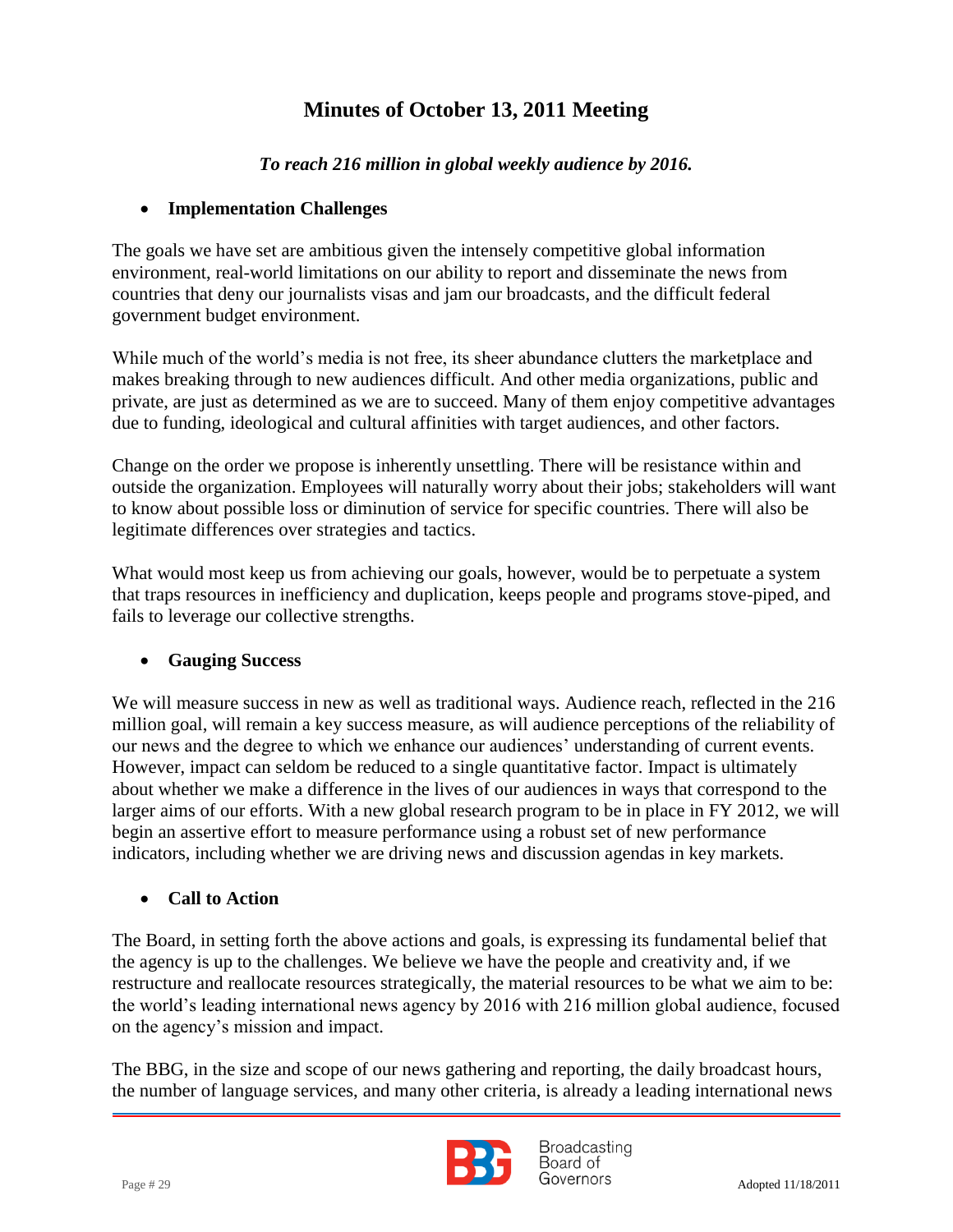agency. Yet, due to inefficiency, redundancy, and lack of coordination, we have not lived into our potential. It is time to do so.

This is our call to action: *Impact through Innovation and Integration*.



Page # 30 **Broadcasting**<br>Page # 30 **Board of** Governors Adopted 11/18/2011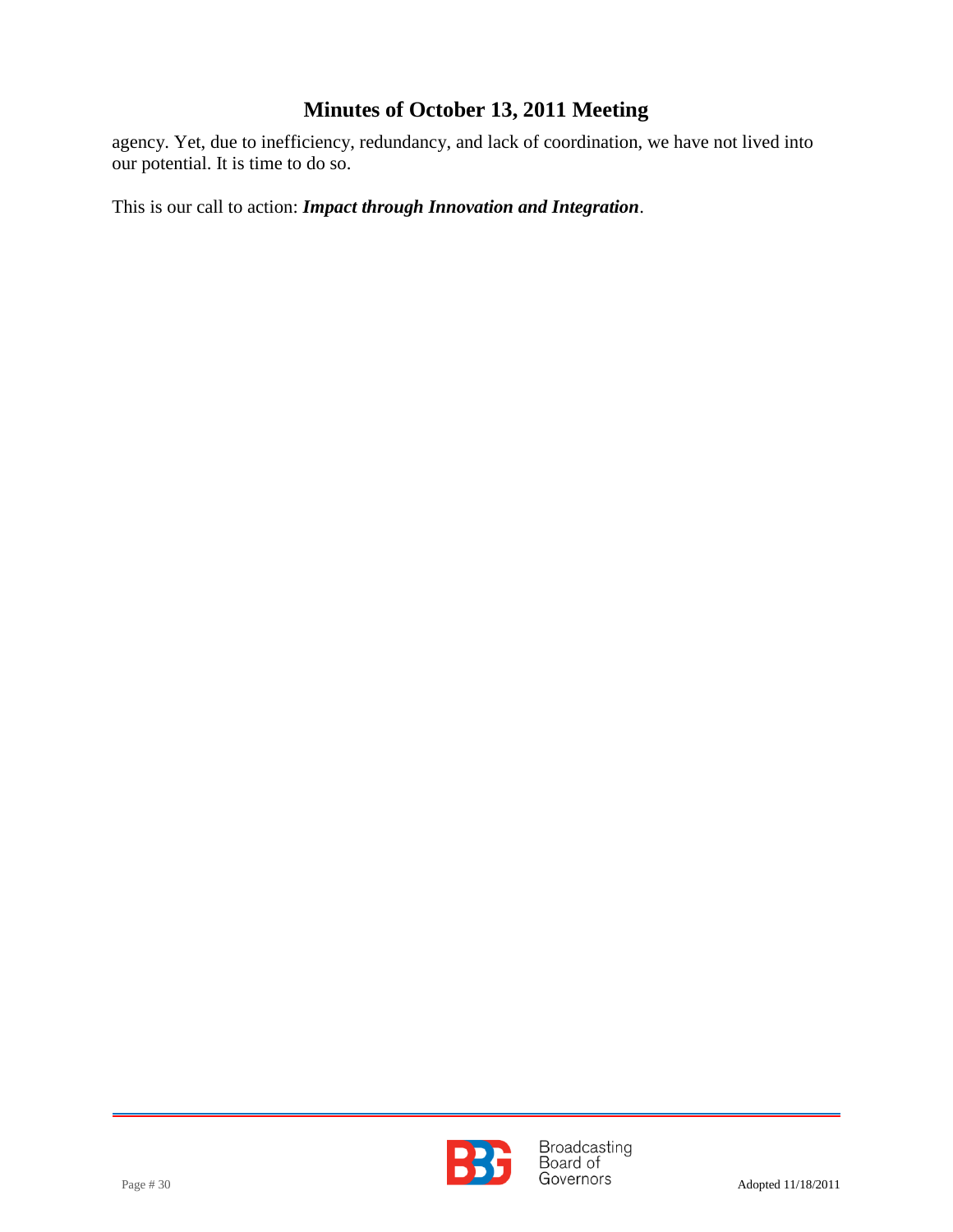#### **Summary of Preliminary Recommendations**

 and a historic communications revolution. The demand for objective news, analysis, and The BBG's Strategic Plan, 2012 – 2016, must address the critical challenges and new opportunities in a global broadcasting environment marked by political and economic upheaval engagement remains high. The U.S. capacity to fill that demand – through the most dynamic media technologies and newsgathering strategies – must advance to meet both the nation's foreign policy requirements and audiences' information needs.

Based on its deliberations throughout the strategic review, the Strategy and Budget Committee makes the following preliminary recommendations to the plenary Board:

#### **BBG Strategic Plan (2012-2016): Impact through Innovation and Integration**

The Strategy and Budget Committee recommends that the Board adopt the following elements as key tenets of BBG Strategic Plan for 2012-2016:

- o **Consolidating/Streamlining Management:** That the Board will make agency management more efficient and effective, pursuing ways to move from a stovepiped bureaucracy of separate, semi-autonomous entities to an integrated media network with multiple brands and a board of directors attending to broad strategic issues. Toward this effort:
	- The agency's part-time board of directors will attend to broad strategic issues, maintenance of the firewall to protect the independence and integrity of the agency's journalism, as well as oversight of the BBG mission; a CEO selected by the Board and subject to the Board's supervision will manage the agency's day-to-day affairs.
	- All senior administrative and management functions will consolidate into one, integrated network management operation.
	- The Agency has begun a study to explore the feasibility of consolidating the three grantee organizations (RFE/RL, RFA, and MBN), pending due diligence, into a single corporate structure sharing a unified administrative and legal framework, while retaining their journalistic missions. The due diligence will include a preliminary look at the short- and long-term financial ramifications and the other benefits and costs of consolidation. **\***

**<sup>\*</sup>** This language contains an amendment adopted by the plenary Board at the October 13, 2011 meeting of the Broadcasting Board of Governors.



**Broadcasting** Board of Page # 31 Adopted 11/18/2011

l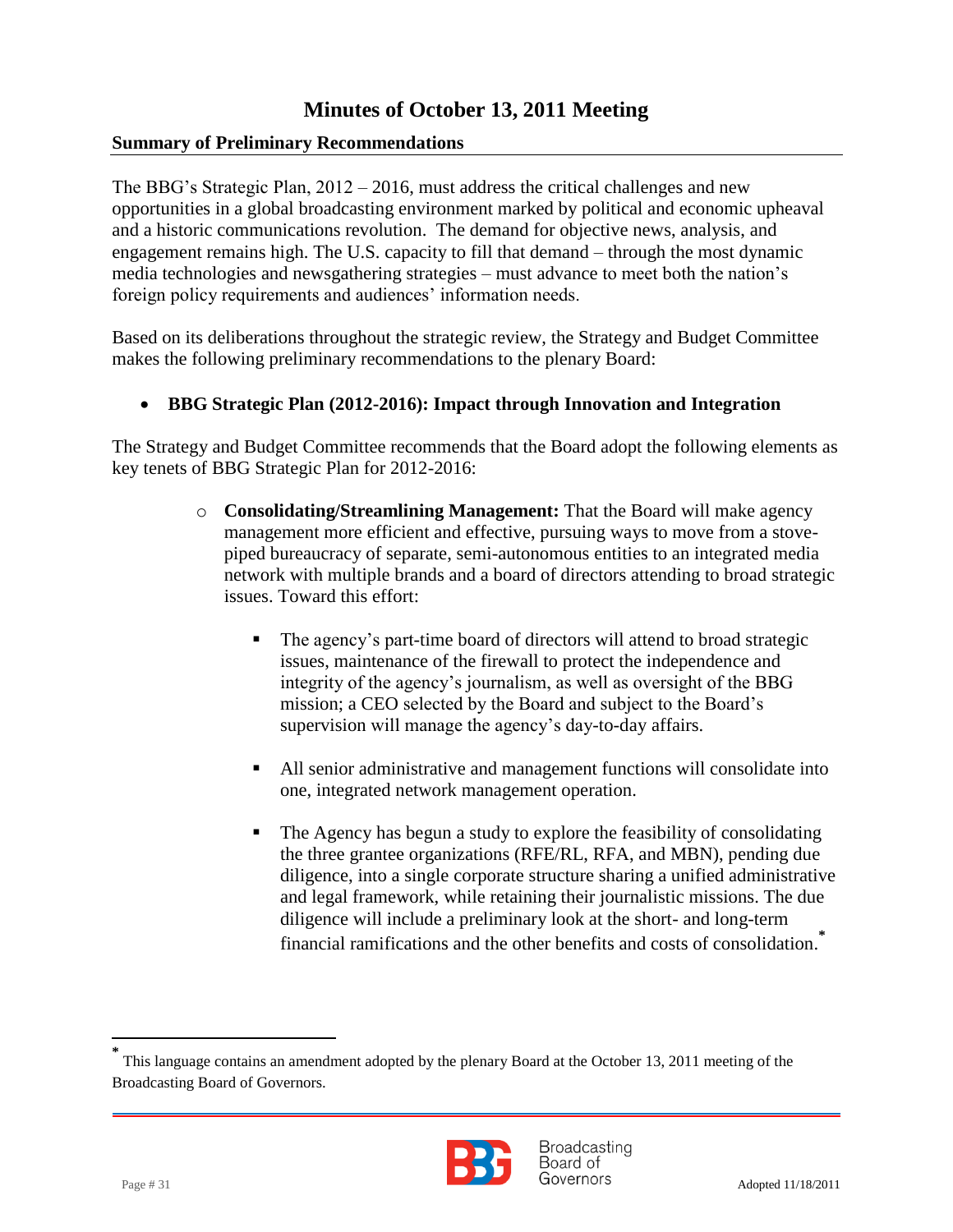- The agency will begin a feasibility study to explore de-federalization of agency components, with the goal of optimizing flexibility, efficiency and compatibility with non-federal elements.
- o **Ending Language Services and Minimizing Language Service Duplication:**  That the Board will seek to end language services in countries with more developed, independent media, and that are no longer strategic priorities. Where the agency has two U.S.-funded media properties operating in a given country, they should cooperate, with shared bureaus, stringers, and distribution networks where feasible. Each will provide complementary, not duplicative, content.
- o **Rationalizing Distribution:** Noting the importance of reaching audiences on their preferred media, that the Board will develop innovative methods for distributing content with limited resources. This approach should include devoting resources to the platforms global media-use strongly favors – television, internet, FM, and social media – as well as maintaining shortwave broadcasts in regions where it remains a critical platform. Where shortwave is vital, it will remain. Elsewhere, resource reallocations will support the platforms audiences use.
- o **Launching the Global News Network:** That the Board will endeavor to harness the agency's original reporting now spread across 59 different language services to power an unprecedented Web-based global newsroom. The Global News Network will aggregate content from the agency's regional divisions and distribute branded news products – radio, television, website, social media/engagement, and enterprise products – for use by Voice of America, Radio and TV Marti, Radio Free Europe/Radio Liberty, Radio Free Asia, and Middle East Broadcasting Networks.
- o **Elevating and Expanding Social Media:** Recognizing the role information technology and access have played in empowering citizens to develop their own news and stories, that the Board will promote the role of social media as a key component of U.S. international broadcasting through citizen discourse, peer-topeer sharing, user-generated content, and other innovations.
- o **Combating Internet Censorship and Jamming:** That the BBG will develop, obtain and enhance agency tools and programs to counter Internet censorship, to provide millions of users in China, Iran, Vietnam, and other countries unfettered access to the Internet.
- o **Deploying Forward:** That the BBG will seek to forward deploy the agency's news gathering and reporting and program production assets toward its target markets. This effort will involve establishing regional hubs and expanding overseas bureaus in order to enable more comprehensive and timely coverage of local issues and events and drive the implementation of the Global News Network.



**Broadcasting** Board of Page # 32 Adopted 11/18/2011